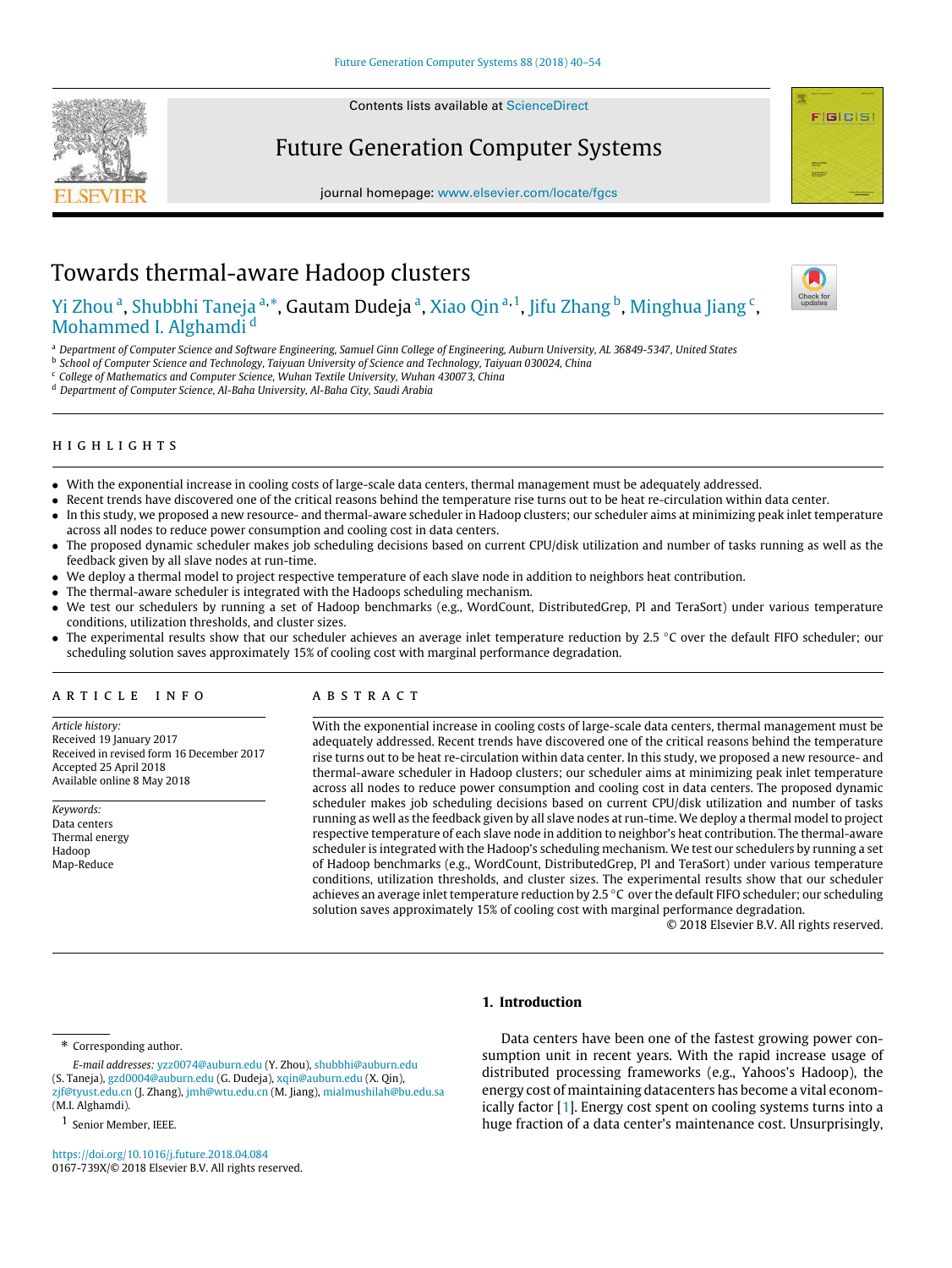the cooling cost nowadays is much higher than the cost of building data centers housing IT equipments [\[2\]](#page-13-3). A handful of studies were conducted to reduce the energy cost in light of improving the server operational efficiency [\[3\]](#page-13-4). However, improving the energy efficiency of cooling systems is still an open issue. Few techniques were proposed to cut energy waste in order to boost the energy efficiency of cooling systems. Employing proper energy-efficient techniques, one may conserve 26% [\[4\]](#page-13-5) of energy consumption without dramatically affect system performance.

Improving thermal efficiency of computing clusters is a popular way of reducing cooling cost of data centers [\[5,](#page-13-6)[6\]](#page-13-7). The endless increasing demand of data-intensive computing leads to hardware capacity at a large scale (e.g., fast CPUs coupled with large storage systems), which in turn gives rise to excessive heat. A hot computing environment not only leads to high cooling cost, but also increases cooling-failure risks [\[7\]](#page-13-8). In this study, we show that lowering overall node temperatures helps in minimizing the energy consumption of cooling systems in the data centers.

#### *1.1. Motivations*

Three reasons motivate us work towards thermal-aware Hadoop clusters:

- Endless increasing energy cost of cooling systems for temperature maintenance in data centers.
- The lack of thermal-aware Hadoop schedulers that consider heat re-circulation, CPU utilization, and disk utilization.
- The pressing need of thermal models applied to estimate thermal impact and manage task assignments in order to improve the energy efficiency of cooling system.

Energy consumption has grown to be an enormous concern in maintaining data centers [\[8\]](#page-13-9). The energy consumption of information technology (IT) equipment (e.g., the computing servers, network cables, power supplies, security devices, thermostats, AC ducts) is approximately 40% of total energy consumption. Energy consumed by cooling systems accounts for approximately 45% in data centers [\[9\]](#page-13-10). Coupled with the fast growth of data centers, thousands of server racks are fitted in to floor areas as large as 9000 *m*<sup>2</sup> . Data centers with high density of server racks augment the energy consumption incurred by the heat dissipation effect [\[10\]](#page-13-11). For example, due to the heat re-circulation, a rack server's heat dissipation requirements is roughly 30 times larger that those of servers in 1990 [\[11\]](#page-13-12). In 2013, U.S. data centers consumed an estimated 91 billion kilowatt-hours of electricity, which is the amount of electricity to power all entire households in the New York City twice over for a year. Meanwhile, power consumption of data centers is projected to increase to roughly 140 billion kilowatthours annually by 2020, costing American businesses \$13 billion annually in electricity bills.

Energy conservation techniques at the application-level received much attention. For example, Li and Zhang proposed a power-aware MapReduce application model tailored for energyefficient MapReduce programming [\[12\]](#page-13-13). Most existing energy consumption models ignore the correlations between heat recirculation and hardware workload (e.g., CPU utilization and disk utilization)  $[13]$ . In this study, we aim to improve energy efficiency by seamlessly integrating multiple factors like heat re-circulation and resource utilization. Hardware resources such as CPU, disks, network switches emit enormous heat under heavy workload conditions. Cooling systems must control the overall temperature of data centers by supplying cool air to the air inlets.

Theoretically, heat is blown away by cool air generated from cooling systems. Heat re-circulation effect exists, because a portion of heat emitted from a server's outlet is recirculated into

neighboring servers' inlets, thereby leading to temperature increase. Moreover, heavily utilized computing components such as CPU chips and disks heat up during the heat transfer from the inlet side to the outlet one, it becomes a main factor driving up temperatures. These combined effects give rise to an extra cost of cooling down the overall temperature in data centers [\[14\]](#page-13-15). Although static and dynamic approaches were proposed to alleviate the heat re-circulation effect, it remains an open issue of systematically minimizing heat re-circulation in Hadoop clusters. Therefore, reducing heat generated from computing components by distributing tasks in a reasonably thermal-aware manner becomes an effective way to reduce the cooling cost. Due to the lack of a heat-flow model characterizing the heat re-circulation in terms of server placements, thermal-aware scheduling in Hadoop becomes a challenging task [\[15\]](#page-13-16). We are motivated by this challenge to develop the thermal-aware Hadoop scheduler by incorporating an effective heat model, which effectively reduces the cooling cost by distributing tasks in a thermal-efficient way.

#### *1.2. The basic idea and contributions*

We design and implement a thermal-aware scheduling module in Hadoop. Our novel scheduler employs a thermal model to characterize heat-flow behaviors affecting cooling cost. The thermal model takes into account hardware resources (e.g., CPU and disk contribution to outlet temperatures) as well as the heat re-circulation effect. To make thermal awareness possible in the scheduler, our module keeps track of CPU/disk utilization and CPU/disk temperatures.

In our thermal-aware Hadoop scheduler, we leverage the lightweight heartbeat mechanism to communicate the thermalrelated data from the Task Tracker to the Job Tracker. Heartbeat is referred to as a signal communicated between Task Trackers running on a data node and the Job Tracker on a name node. In case a node failed in responding to the heartbeat signal, the node will be treated as a faulty one. More specifically, heartbeat messages containing CPU/disk utilization and temperatures are periodically delivered from the Task Tracker to the Job Tracker. And in the Job Tracker, our scheduler relies on the thermal model to estimate heat emissions according to a given server related information (e.g., server placement). In case the Job Tracker receives no heartbeat message from a Task Tracker for an excessive amount of time, the task Tracker's node is labeled as unhealthy; tasks originally assigned to unhealthy nodes should be passed on to other healthy Task Trackers. Because the minimum interval of heartbeat is three seconds, we argue that this heartbeat mechanism is perfectly suited for real-time thermal data propagation.

In our thermal model, heat re-circulation effect is represented by a cross interference matrix coupled with rack server placements that are expressed as a height vector (i.e., the height of each server with respect to CRAC at floor). Thanks to the cross interference matrix and the height vector, the deployed thermal model is in the right position to estimate thermal temperatures associated with the rack servers.

Offered thermal information from heartbeat messages, the thermal model estimates inlet temperatures of computing nodes in a Hadoop cluster. If the estimated peak temperature of the specific server is blow a redline, our scheduler will assign map tasks to the server. In doing so, the scheduler is capable of dynamically balancing load across all the nodes while reducing heat emissions. Please note that throughout this manuscript, we use terms nodes and servers interchangeably.

**Contributions.** We make the following six contributions in this study.

• We introduce a thermal model, which takes into account CPU/disk utilization and CPU/disk temperatures.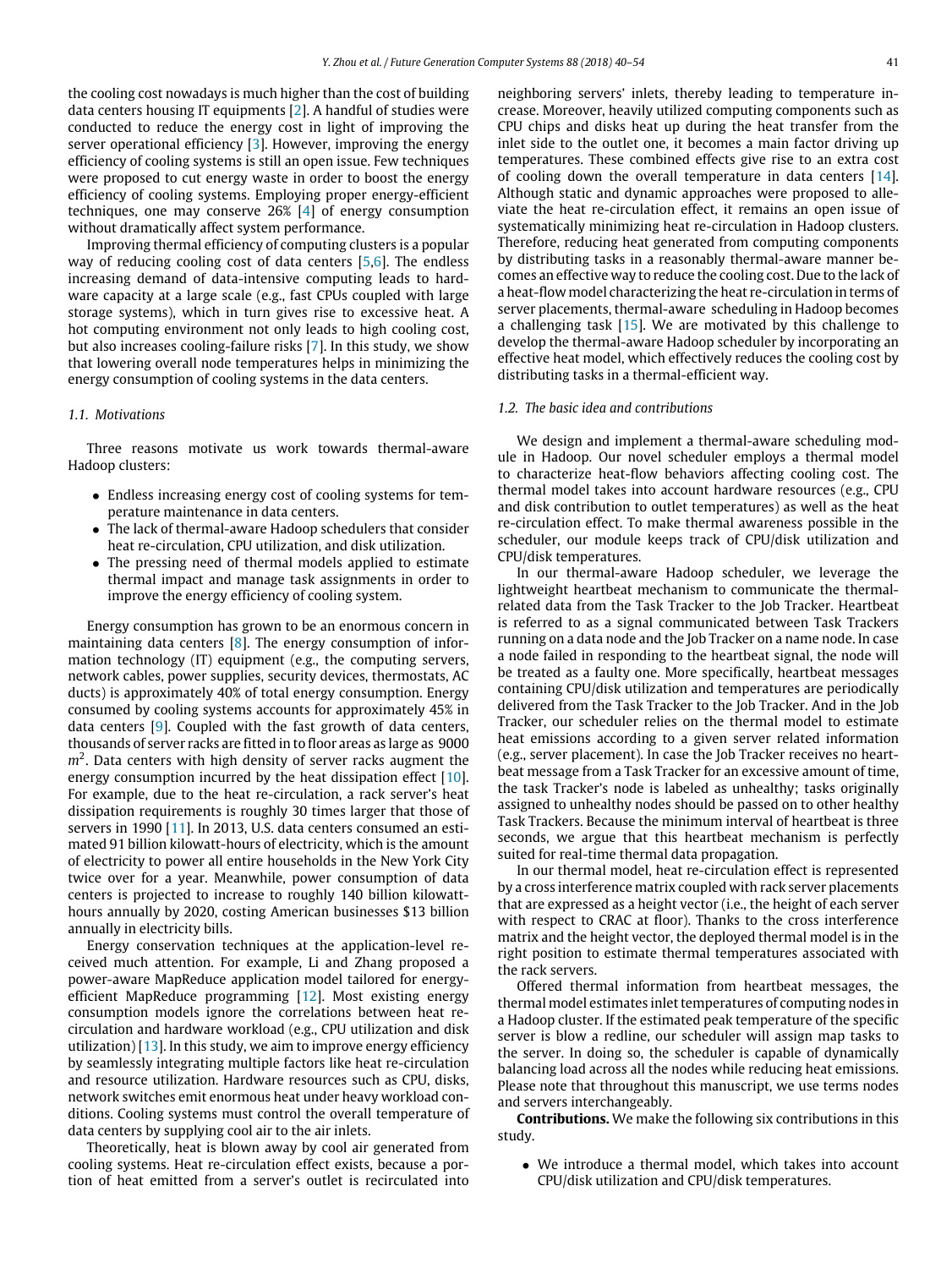- We propose a novel thermal-aware scheduler in Hadoop clusters aiming to minimize peak inlet temperatures across all nodes. The thermal-aware scheduler assigns jobs across the data nodes based on thermal feedback to reduce cooling cost in data centers.
- We run Hadoop benchmarks (i.e., *Word Count*, *Distributed Grep*, *Pi*, *Tera Sort*) to verify the effectiveness of our thermalaware Hadoop. We conduct a series of experiments comparing our thermal-aware Hadoop with the traditional one.
- Our experimental indicates that compared with the existing solution, our thermal-aware Hadoop can effectively conserve energy consumption by anywhere between 7.2% to 20.7% while rejecting only 3% jobs. We show that our scheduler adequately reduces energy cost with a marginal performance overhead.

In summary, we devise a dedicated Hadoop dynamic thermalaware scheduler, which seeks to take into account multiple thermal-affecting factors. As a result, our novel scheduler enables Hadoop clusters to manipulate task assignments in a thermalefficient way to reduce the overall power consumption.

**Paper Organization.** The rest of the paper is organized as follows. Section [2](#page-2-0) summarizes the related work. The design of our thermal-aware Hadoop as well as implementation issues are stated in Section [3.](#page-2-1) Section [4](#page-7-0) evaluates the energy efficiency of our thermal-aware Hadoop with the non-thermal-aware one running various benchmarks. We discuss open issues and future research directions in Section [5.](#page-12-0) Finally, Section [6](#page-12-1) concludes this research.

#### <span id="page-2-0"></span>**2. Related work**

#### *2.1. Thermal-efficient computing*

Thermal-efficient computing has increasingly become prevalent in data centers, where cooling cost should be minimized. For example, Beloglazov et al. proposed an architectural framework for energy-efficient cloud computing, in which power usage characteristics of devices and energy-efficient resource allocation policies are investigated [\[16\]](#page-13-17). Abbasi et al. developed the *TACOMA* system, which decreases heat distribution by server provisioning [\[17\]](#page-13-18). *TACOMA* uses computational fluid dynamics or CFD to formulate the heat re-circulation model. *TACOMA* chooses active servers in a way to minimize total energy. Patel et al. built an online measure-ment and control techniques to enhance energy efficiency [\[18](#page-13-19)[,19\]](#page-13-20). Supply and return heat index (i.e., RHI and SHI) characterizes the energy efficiency of computer room air conditioning (CRAC) in a data center. The measurement tool can pinpoint hot spots and non-uniformity in heat distribution. Given RHI and SHI readings, a scheduler dynamically distributes workload to improve thermal efficiency. Aforementioned techniques take into consideration of thermal efficiency in order to cut back energy consumption; however, these schemes are inadequate for mitigating adverse thermal impacts at a high level in data centers. Our **TAH** is distinctly different from the aforementioned approaches, because **TAH** conserves cooling cost of Hadoop clusters by taking into account multiple thermal-affecting factors.

#### *2.2. Thermal management*

An increasing number of thermal management approaches can be found in the literature. Guo et al. proposed a thermal storage management in data centers by considering geographical load balancing, opportunistic scheduling of delay-tolerant workloads [\[20\]](#page-13-21). Shuja et al. designed a data-center-wide energy-efficient resource scheduling framework, which schedules resources according to the current workload of a data center. Shuja et al. implemented a resource scheduling algorithm minimizing a subset of resources to service computing workload [\[21\]](#page-13-22). Guo et al. proposed a dynamic flow scheduling scheme, which achieves excellent power efficiency in DCNs with an improved QoS [\[22\]](#page-13-23).

Recently studies show that heat re-circulation has significant impacts on cooling cost. For example, Guo et al. investigated a joint inter- and intra-datacenter workload management strategy to cut the electricity cost of geographically distributed datacenters [\[23\]](#page-13-24). And Moore et al. proposed a power budgeting policy called *MinHR*, the goal of which is to minimize the total amount of heat recirculated in a data center before returning to CRAC. *MinHR* applies the hear re-circulation factor or HRF as a parameter modeling the heat re-circulation of one chassis on all other servers. When it comes to homogeneous servers, HRF of each server is equal to the sum of the correspond row of a heat re-circulation matrix. *MinHR* is a two-phase heuristic solution. First, MinHR ranks chassis based on the ratio between each individual chassis HRF to the sum of all HRFs. Then, MinHR assigns tasks to a chassis with the lowest HRF ratio. The existing thermal management approaches facilitate the improvement of the energy efficiency of general-purpose datacenter platforms. Unfortunately, none of approaches of the above techniques are specifically tailored for modern big-data platforms like Hadoop, Storm, and Spark clusters. Unlike the aforementioned thermal management approaches that are designed for general data center, our solution is focused on thermal management in Hadoop clusters.

# *2.3. Thermal-aware scheduling*

Much attention has been paid to a wide range of energy-saving techniques in the realm of thermal-aware scheduling. A handful of algorithms were introduced to deal with various workload types and programming models. For instance, Tang et al. proposed the *XInt-GA* and *X-Int-SQP* algorithms to minimize peak inlet temperatures to reduce cooling power [\[24\]](#page-13-25). *XInt-GA* is a genetic algorithm, whereas *XInt-SQP* is a sequential quadratic approach. *XInt-GA* and *X-Int-SQP* are capable of minimizing peak inlet temperatures through task assignments. Sharma et al. developed the Inversetemperature algorithm [\[25\]](#page-13-26), which heuristically solves temperature imbalances by redistributing workload inversely proportional to chassis outlet temperatures. Thermal load balancing is achieved by providing cooling inlet air for each rack below a redline temperature, maintaining uniformity in inlet temperatures. The load balancing mechanism dynamically responds to thermal emergencies that cause uneven temperatures.

All the aforementioned algorithms are capable of balancing temperatures in data centers. Unfortunately, the existing thermalefficient solutions are inadequate boost thermal efficiency of Hadoop clusters. Our proposed *TAH* addresses this issue by the virtue of a dynamic thermal-aware scheduler dedicated to MapReduce computing frameworks like Hadoop. Our *TAH* minimizes the peak inlet temperature by incorporating the heat circulation matrix into the Hadoop framework. [Table 1](#page-3-0) summarizes the major differences between TAH and the existing schemes found in the literature. Let us compare the discrepancy between TAH and the alternative solutions from the perspectives of thermal awareness, Hadoop computing platform, load balancing, and scheduling, respectively.

#### <span id="page-2-1"></span>**3. TAH: Thermal-Aware Scheduler**

The Hadoop scheduling mechanism allows multiple MapReduce jobs to share computing resources in a cluster. Hadoop scheduling policies act as plugins, among which the Hadoop system can readily switch the schedulers. By default, Hadoop manages three schedulers, namely, the FIFO, Fair and Capacity schedulers.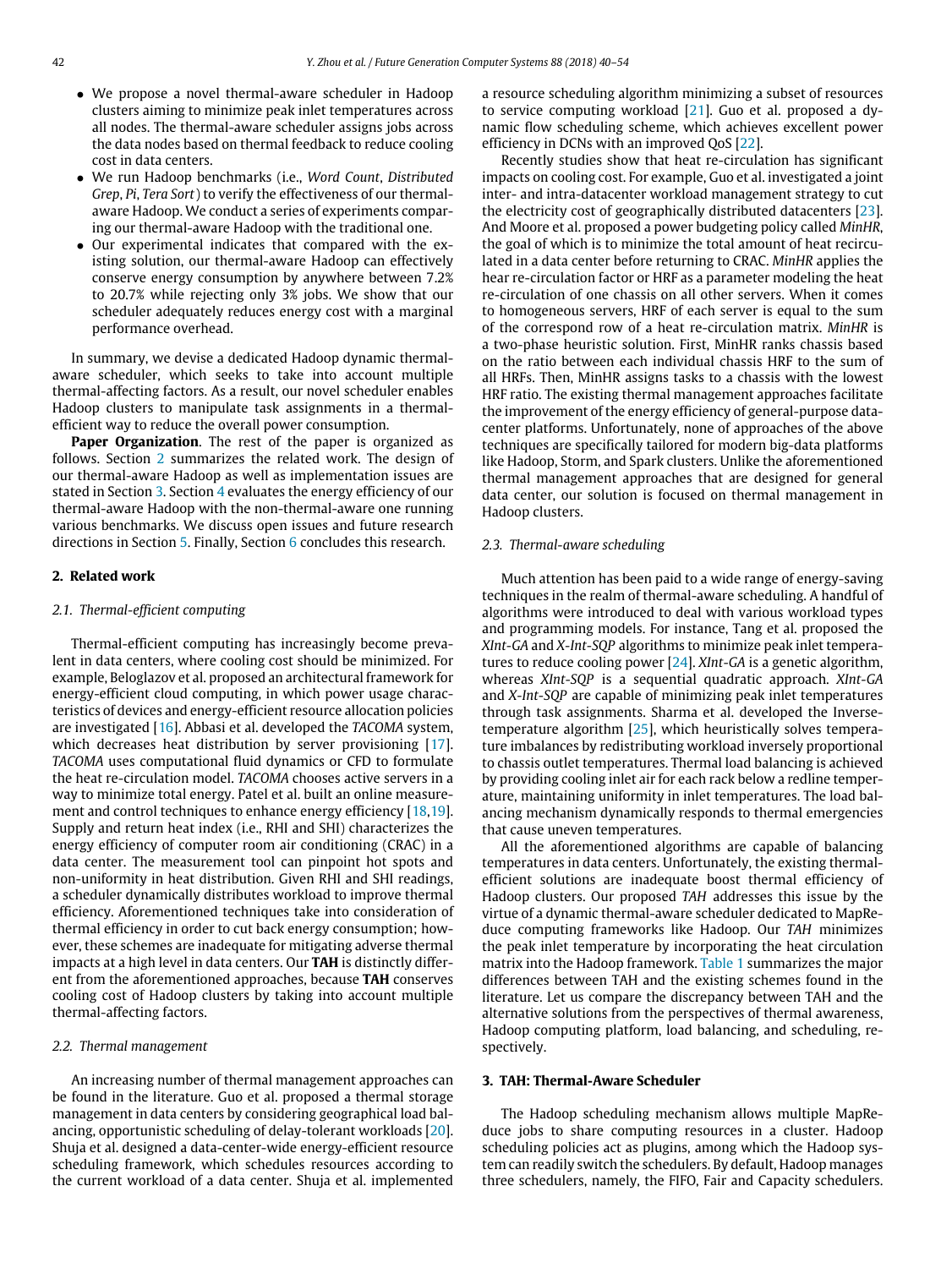#### <span id="page-3-0"></span>**Table 1**

Comparisons between TAH and the other existing schemes.

|  |  | Comparisons among the most closely related studies on thermal-aware scheduling techniques |
|--|--|-------------------------------------------------------------------------------------------|
|--|--|-------------------------------------------------------------------------------------------|

| .                               |                   |                           |                |            |  |  |  |
|---------------------------------|-------------------|---------------------------|----------------|------------|--|--|--|
| Schemes                         | Thermal awareness | Hadoop computing platform | Load balancing | Scheduling |  |  |  |
| TACOMA [17]                     |                   |                           |                |            |  |  |  |
| Power-Aware Scheduling [12]     |                   |                           |                |            |  |  |  |
| Thermo-fluids Provisioning [19] |                   |                           |                |            |  |  |  |
| <b>TAWP</b> [26]                |                   |                           |                |            |  |  |  |
| DCEERS [21]                     |                   |                           |                |            |  |  |  |
| TAH                             |                   |                           |                |            |  |  |  |

All these schedulers are structured to optimally handle resources without addressing the thermal management issue. Our *TAH* – a thermal-aware scheduler – is incorporated into the Hadoop scheduling mechanism to improve thermal efficiency of Hadoop clusters. In this section, we first shed light on the scheduling mechanism (see Section [3.1,](#page-3-1) into which the *TAH* is integrated. Next, in Section [3.2,](#page-3-2) we present the thermal model, a centerpiece in *TAH*. Last, we detail the implementation of *TAH* in Section [3.3.](#page-5-0)

#### <span id="page-3-1"></span>*3.1. The Hadoop scheduling mechanism*

Hadoop jobs are divided into tasks based on split size of input data. The Hadoop system manages tasks stored in a task queue. The *Job Tracker* assigns tasks from the task queue to one of the task trackers in a Hadoop cluster; the candidate task trackers should be healthy and free to perform the assigned tasks. The *HeartBeat* mechanism is a communication interface between Job Tracker and Task Trackers. The scheduling mechanism performs the following procedure.

**Step 1.** After a client submits a job, the job is placed into an internal queue, from which the job scheduler picks jobs to be executed (see [Fig. 1\)](#page-4-0). During the course of job initialization, the job is partitioned into a list of small tasks stored in a task queue. Recall that the large input data is divided into small splits, each of which is handled by a task in the task queue.

**Step 2.** After the splits is originated, the job client launches map tasks for the splits. Each task is assigned a unique identifier  $(i.e., task ID)$ 

**Step 3.** The *Task Trackers* runs a simple loop that periodically sends heartbeats to the *Job Tracker*. Note that the heartbeat period can be customized by system administrators. Heartbeat messages offers a means of communication between the Task Trackers and the Job Tracker. The key fields of the heartbeat data structure contains maximum numbers of mappers and reducers, total amount of physical and virtual memory, CPU frequency and time, response ID, Task Tracker's health state. The heartbeat message is periodically delivered from the Task Tracker to the Job Tracker. In case that the Job Tracker does not receive a heartbeat message from the Task Tracker for an interval of time, then the corresponding node is labeled as unhealthy. Tasks assigned to the unhealthy node will be passed to other healthy Task Trackers.

**Step 4.** In acknowledgment of heartbeat, *Job Tracker* further assigns map and reduce tasks based on the number of free slots available. The Task Trackers usually have two map and reduce slots, meaning that each Task Tracker only run two mappers or two reducers at a time. Generally, the number of Map/Reduce slots in a Task Tracker are configured depending on the number of computing cores, each of which is in charge of one task. If a node has at least one Map slot available, then the node will accommodate one mapper; otherwise, a Reduce task will be executed by the task Tracker.

**Step 5.** Before processing a heartbeat, *Job Tracker* takes the following steps to invoke task-tracker profiling on the basis of its previous heartbeat information.

- **Processing HeartBeat**: Job Tracker, receiving a HeartBeat from a Task Tracker with all the above mentioned data, handles data only if the data is delivered by an allowed Task Tracker. If a HeartBeat is duplicated, then Job Tracker will ignore the heartbeat. Otherwise, the HeartBeat is processed; tasks are examined prior to their execution.
- **Obtaining a task list:** When the Task Tracker is ready to run a task, Job Tracker obtains a list of tasks that are either a setup or clean-up task.
- **Choosing a task from the list:** The scheduler iterates through the set-up task list, before choosing a runnable task; non-runnable tasks are marked as failed ones. The scheduling mechanism removes the chosen task from the list after a task is scheduled, killed, completed, or failed on this Task Tracker before.
- **Checking flaky Task Trackers:** After retrieving a map or reduce task, the scheduling mechanism checks if an excessive number of tasks have failed on this Task Tracker. If the case is confirmed, then the chosen tasks will not be assigned to the Task Tracker; otherwise, the tasks are marked as schedulable.
- **Assigning the created Mappers/Reducers:** The scheduling mechanism calculates a Map-Reduce load factor by counting the Task Tracker's total Map and Reduce slots as well as the total Map and Reduce slots across the pool. A newly selected task from the task queue is supplied with resources. The chosen tasks are executed in the order of failed tasks, nonrunning tasks, speculative tasks, no-location-information tasks.
- **Launching the task:** After the task is assigned, the mechanism launches the task in the Task Tracker while kicking off a timer to keep track of the task's progress. If the Task Tracker does not respond to this task for a long time period, then the task will be pinpointed as a failed task.

**Step 6.** *Job Tracker* further checks for any job to be killed, cleaned up, or tasks that needs to be committed. In the HeartBeat response, the mechanism checks if any restart information should be included prior to sending the signal to the Task Tracker.

# <span id="page-3-2"></span>*3.2. Thermal model*

In this section, we present our simple yet effective thermal model. We also show how to obtain the thermal related information governed by our thermal model.

#### *3.2.1. The thermal model*

The objective of *TAH* thermal model is to keep inlet temperature *T*  $\mathbf{r}_{in}^i$  below redline temperature  $T_{red}$ , so that our *TAH* scheduler can make thermal-friendly scheduling decisions by using this critical criterion(see Eqs.  $(1)$ ,  $(2)$  and Section [3.3\)](#page-5-0). To characterize the thermal impacts in Hadoop clusters, we propose a thermal model as well as the building blocks necessary for the model. We also present the following assumptions and the notation used in the model.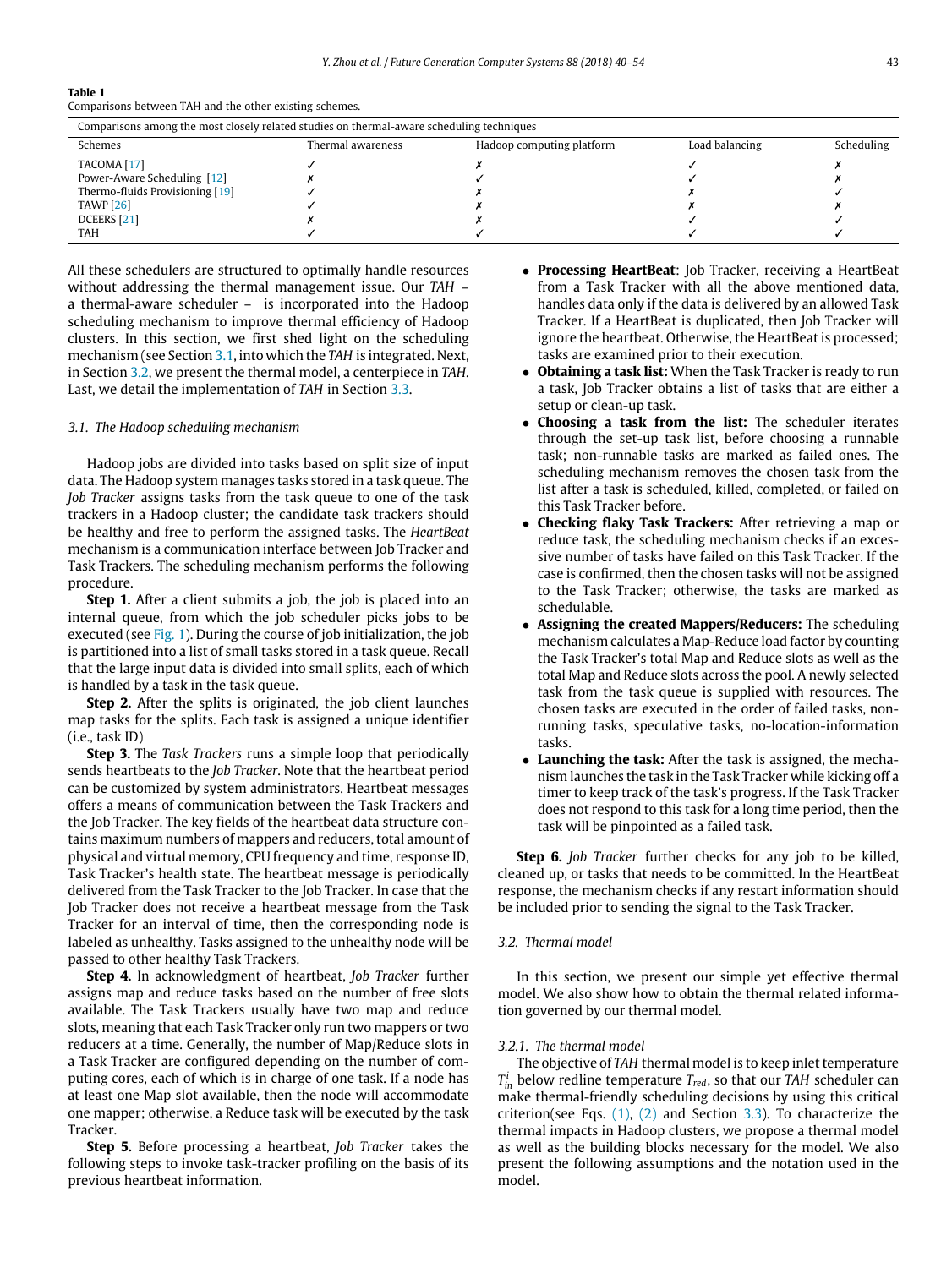<span id="page-4-0"></span>

**Fig. 1.** An anatomy of the Hadoop scheduling mechanism.

Model notation. Variables Description *i* Number of Server Node<br>
Q Heat generated (J) *Q* Heat generated (J) *p* Density of air (kg/m<sup>3</sup>)  $f$  Flow rate  $(m^3/s)$ *T*<sub>sup</sub> Air temperature as supplied from cooling unit *Tout* Outlet Temperature (c) *Tin* Inlet Temperature (◦C) *T* Change/Rise in temperature (°C) *Tred* Red Line/Threshold temperature *P<sup>c</sup>* Computational Power *R* Ratio of distance *di*,*<sup>j</sup>* Cross Interference matrix

| Anxn                                       | Heat Re-circulation/ cross-interference matrix |
|--------------------------------------------|------------------------------------------------|
| $T_{out}$                                  | Outlet Temperature (c)                         |
| $T_{in}$                                   | Inlet Temperature ( $\degree$ C)               |
| T                                          | Change/Rise in temperature $(^{\circ}C)$       |
| $T_{red}$                                  | Red Line/Threshold temperature                 |
| $P_c$                                      | <b>Computational Power</b>                     |
| R                                          | Ratio of distance                              |
| $d_{i,j}$                                  | Cross Interference matrix                      |
| $d_i$                                      | Distance of the server from AC vent $(m)$      |
| d                                          | Height of room $(m)$                           |
| $T_{initial}$                              | Room Initial Temperature ( $\degree$ C)        |
|                                            | Constant temperature rise by disk              |
| K <sub>disk</sub><br>T <sup>possible</sup> | Possible Inlet temperature if job assigned     |
| $C_{util}$                                 | CPU utilization                                |
| $D_{util}$                                 | Disk Utilization                               |
| P <sub>AC</sub>                            | Cooling cost/Power consumption by AC unit      |
| COP                                        | Coefficient of performance                     |

- (1) An initial temperature is always consistent with the room temperature in a data center.
- (2) The air flow is static in all parts of the data center.
- (3) Supplied temperature strength is linearly proportional to the distance from the vent.
- (4) disks are assumed to be in two states (i.e., either active or idle).
- (5) Active disks contribute to a constant rise in outlet temperature.

A temperature simulator class gathers CPU and disk utilization information from the hash structure maintained by Job Trackers.

For a server, the outlet temperature is sum of temperatures *Tinitial* and *Trise*. Temperature *Trise* is linearly related to the CPU Utilization of the server (see Eq. [\(2\)](#page-5-1) where *Kdisk* is a constant contribution of an active disk to outlet temperature *Tout*). (See [Table 2.](#page-4-2))

The inlet temperature of a server node (a.k.a., Task Tracker) is affected by CRAC temperature *Tsup* as well as the outlet temperature of the server itself and the contribution of heat re-circulation effect from other server nodes. Eq.  $(1)$  shows the actual representation of Inlet Temperature of a server at any given point of time. *Tin* depends on  $T_s$  and a vector, which models the exact strength of  $T_s$  at a given height [\[27\]](#page-13-28).

$$
R = 1 - \frac{d^{i}}{d}
$$
  

$$
T_{in}^{i} = T_{initial}^{i} - RT_{sup}^{i} + AT_{out}
$$
 (1)

<span id="page-4-1"></span>Eq. [\(1\)](#page-4-1) can be reorganized to obtain outlet temperatures.

*R* in Eq. [\(1\)](#page-4-1) represents the height factor of server from CRAC. We calculate the height by using ratio of server's height from CRAC to ceiling height from CRAC. This implies the fact that the higher the server's placement from CRAC which is at floor, the less cooling effect received from a cooling device. In Eq. [\(1\)](#page-4-1) *A* is a heat re-circulation or cross-interference vector, which sums up the temperature rise of a server node. Such a summation is reasonable, because the node's neighbors sitting at placement outlet temperature.

In our study, heat re-circulation vector or matrix is calculated by using a thorough evaluation of a data center's physical layout with the CFD tools (see, for example, [\[28\]](#page-13-29) and [\[26\]](#page-13-27)). [Fig. 2](#page-5-2) depicts the cross interference of the heat re-circulation effects among a group of neighboring nodes. In [Fig. 2,](#page-5-2) *A* is a *n*x*n* matrix where *n* is total number of cluster nodes in the cluster. Each element  $\alpha_{i,j}$  from the matrix represents the fraction contribution of heat from server *node*<sup>*i*</sup>s outlet to *node<sub>j</sub>*'s inlet temperature. The outlet temperature of a node (e.g., node *i*) affects the inlet temperatures

<span id="page-4-2"></span>**Table 2**

 $T_{in}^{pos}$ <br>*C<sub>util</sub> possible*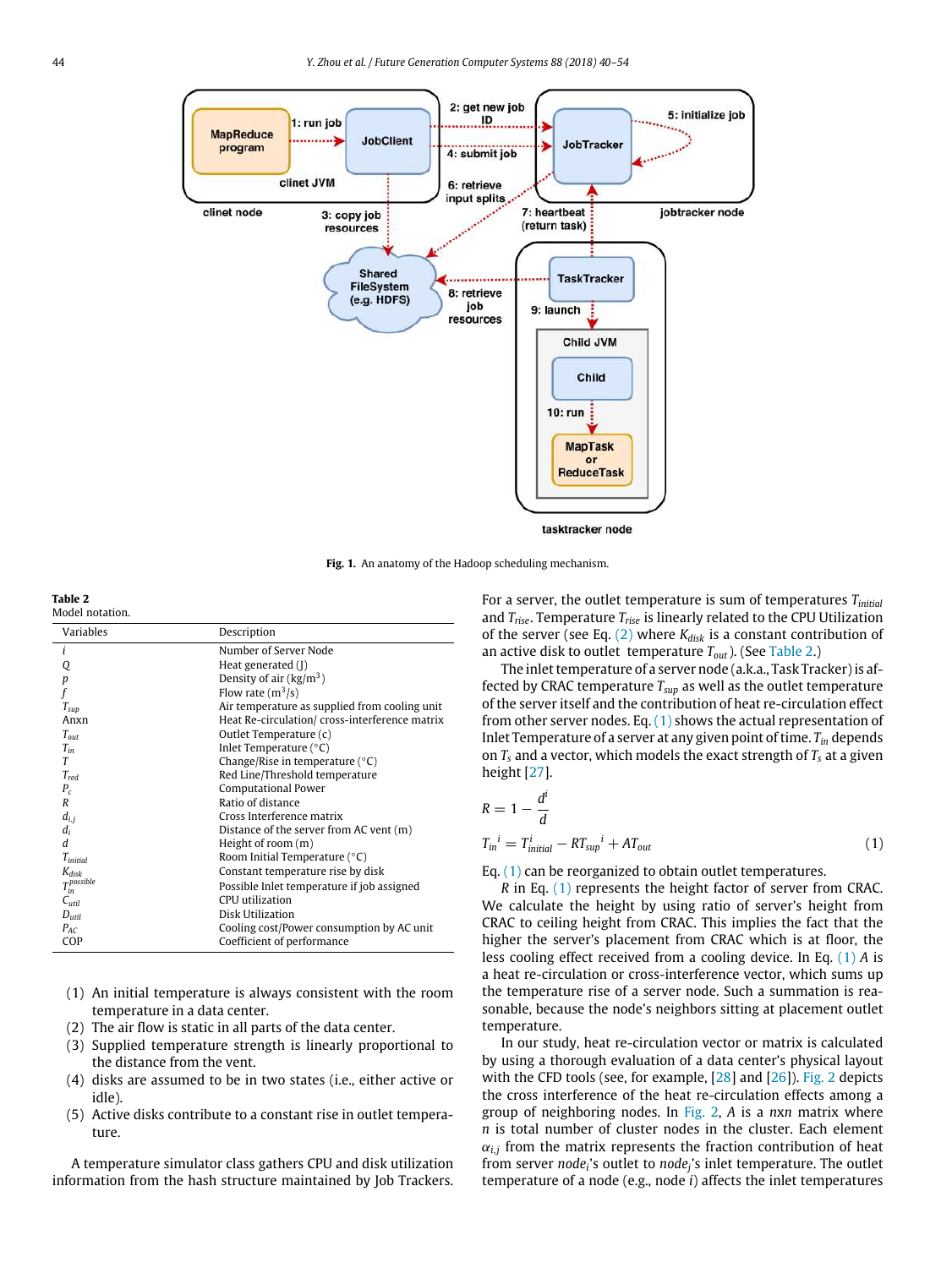<span id="page-5-2"></span>

**Fig. 2.** Cross-interference between neighbor servers.

of itself (e.g., factor α*i*,*i*) as well as its neighboring nodes (e.g., factor α*i*,*<sup>j</sup>* , node *j* is node *i*'s neighbor).

<span id="page-5-1"></span>
$$
T_{rise}^{i} = K_{disk}^{i} + aC_{util}^{i} + b
$$
  
\n
$$
T_{out}^{i} = T_{initial}^{i} + T_{rise}
$$
 (2)

The main factor driving temperature *Tout* up is the heat transfer in the system from the inlet side to the outlet side. Computing components such as CPU chips and disks heat up during the course of heavy workloads. Air heat transfer leads to an increased outlet temperature *Tout*.

The overarching goal of our proposed *TAH* is to keep inlet temperature *T i in* below redline temperature *Tred*. Such a goal becomes a critical criterion on making thermal-friendly scheduling decisions; thus, the thermal-aware scheduler to keep inlet temperature below the redline. In addition, distributing tasks by *TAH* imposes no requirement of reducing CRAC temperature *Tsup*, which in turn conserves massive energy cost. The objective function of *TAH* can be expressed as

Minimize: 
$$
T_{in}^{Avg} = \frac{\sum_{i=1}^{n} T_{in}^{i}}{n}
$$
,  
subject to  $T_{in}^{i} \leq T_{red}$ , (3)

where  $T_{\mathit{in}}^{\mathit{Avg}}$  is the average inlet temperature across all the computing nodes.

# *3.2.2. HeartBeat mechanism modification*

There are two options to implement a channel to transfer thermal information among Task Trackers and Job Tracker in Hadoop. The first choice is to develop the communication channel from ground up. The second strategy is to make use of the existing communication mechanism. We choose to take the second approach by extending the HeartBeat mechanism to retrieve thermal information acquired from task trackers. The intuitive advantage of applying the HeartBeat mechanism to obtain thermal data is two-fold. First, the HeartBeat channel allows thermal data to be transferred between Task Trackers and the Job Tracker in a timely manner. Second, the implementation of the Heartbeat mechanism is light weight nature. There are two Heartbeat interfaces in Hadoop. The first interface connects Job Trackers and Task Trackers, whereas another interface is sitting between DataNode and NameNode. In our study, we used the MapReduce interface. In our *TAH*, a Task Tracker maintains an instance of a class called ResourceStatus, which is composed of all resource information pertinent to the task trackers resources (e.g., virtual memory, physical memory, and the number of map/reduce slots).

We extend the ResourceStatus class by introducing a few new methods keeping track of CPU Utilization, Disk Utilization, CPU core temperatures, and disk temperature. Since Hadoop is a Java based framework running on *JVM*, Hadoop has no direct access to any machine's resources. To solve this problem, we employ the Linux resource calculator plugins, /proc/stat, which provides the CPU and disk status information. To monitoring disk temperatures in *TAH*, we take a full advantage of *hddtemp*, a Linux utility program to extract disk temperatures.

Job Tracker maintains a HashMap of Task Tracker name to last TaskTrackerStatus received from that Task Tracker. By doing so, the Job Tracker is able to identify the health Task Trackers. A benefit of leveraging the heartbeat to communicate data between Task Trackers and a Job Tracker is to make use of an existing lightweight mechanism that is very well suited for real-time data propagation. We also recognize that the minimum interval between two heartbeat message is minimum three seconds, which serves the purpose of real-time monitoring at reasonably low cost.

#### <span id="page-5-0"></span>*3.3. Architectural framework and implementation*

To incorporate thermal awareness into Hadoop schedulers, we implement our *TAH* by modifying the source code of the existing Hadoop system. Specifically, we extend the HeartBeat mechanism by offering an array of new methods calculating CPU utilization, Disk utilization, CPU core temperatures, and disk temperatures within the ResourceStatus class instance, which is maintained by Task Trackers. In order to leverage these thermal relevant information, we develop a thermal estimator deployed to extract heartbeat messages and to project peak inlet temperatures using the thermal model. Moreover, the *TAH*-Scheduler makes decisions on whether or not to assign jobs to corresponding nodes to maintain the balance in Hadoop clusters from the perspective of thermal awareness. In this section, we discuss the design and implementation issues of *TAH*. [Fig. 3](#page-6-0) depicts the framework of *TAH*. In addition to modifying the Hadoop's default scheduling scheme, we implement a set of thermal information processing modules including a thermal simulator and the *TAH*-scheduler. During the implementation phase, we have the following reasonable assumptions.

- Each Task Tracker works on one task at a time.
- All map tasks in a job are identical in terms of their resource requirement, because all the tasks process the same operations.
- Blocks processed by all the map tasks share the same size.
- Each task is assigned to utmost one Task Tracker.
- Above constraints implies that temperature increase per map task is also be same across all the servers.
- Heat re-circulation effect is more profound to servers mounted on the same rack.

# *3.3.1. HeartBeat*

Task Trackers periodically send HeartBeat messages containing CPU and disk temperatures and utilization along with the other HeartBeat fields. The HeartBeat message interval sets the accuracy of the real time information we have on the Job Tracker.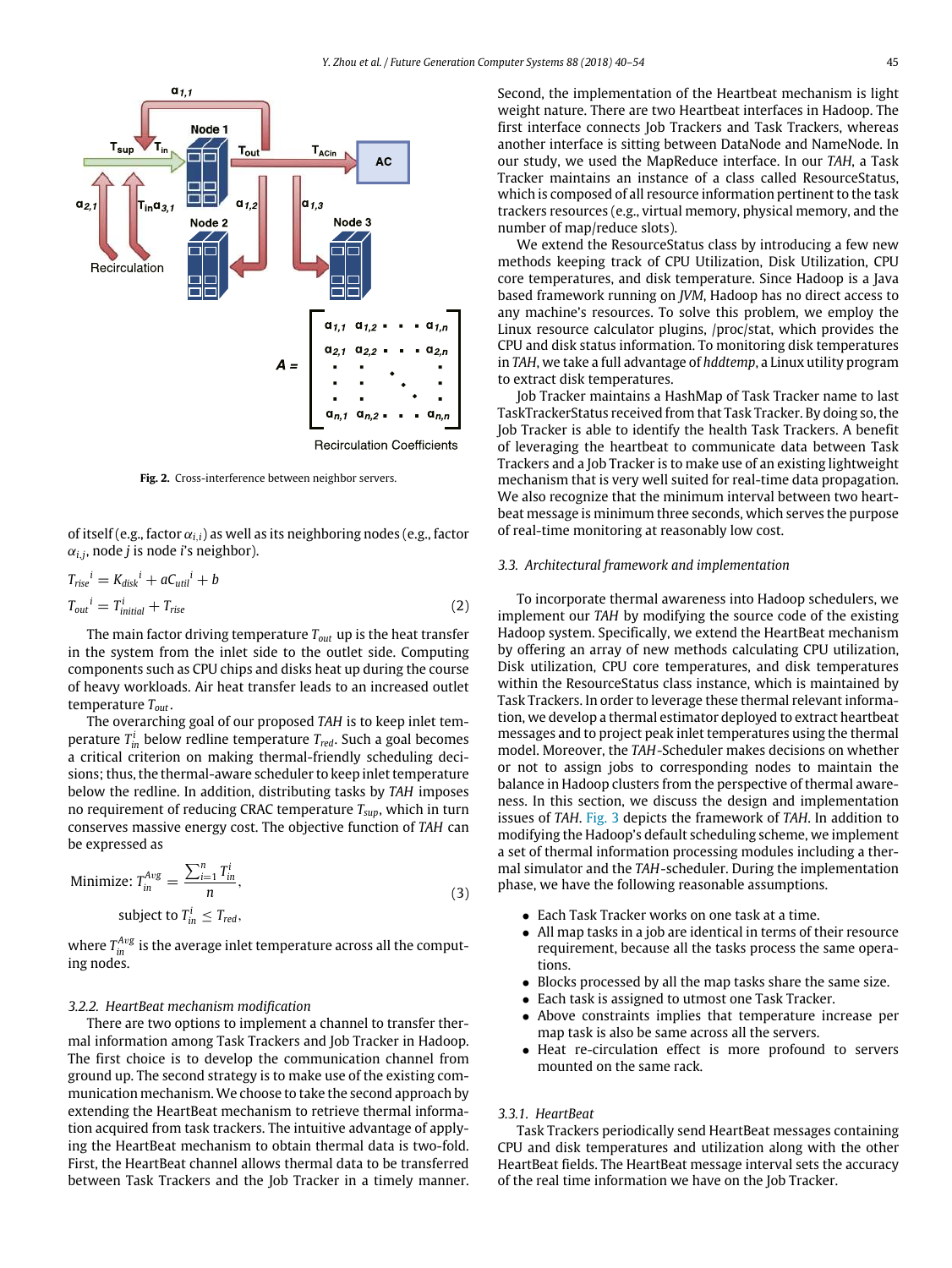<span id="page-6-0"></span>

**Fig. 3.** TAH design implementation.

# *3.3.2. Task tracker*

In the initial phase, each Task Tracker – having no assigned task – is available to accept a task for execution. Each time a Task Tracker requests for a task by updating its availability through a heartbeat message; the Task Tracker also registers itself in the Thermal Simulator. In other words, if a Task Tracker has just sent a heartbeat requesting for a task, it will register itself in the Thermal Simulator.

#### *3.3.3. Thermal simulator*

The Thermal Simulator is in charge of extracting heartbeat messages and estimating the peak inlet temperature using the thermal model. The *thermal simulator* (see the following 11 steps) is invoked by Job Tracker to extracts the Task Tracker status upon the arrival of the heartbeat message.

- (1) The simulator extracts a heartbeat message and creates a map structure to keep the heartbeat required fields (*CPUutil* and *Diskutil*) with each information being mapped to the Task Trackers address *i* and their field values.
- (2) Now on wards each time *i* task tracker sends a heartbeat, the simulator updates its map structure to keep information in a real-time manner.
- (3) The simulator takes the three steps below to estimate temperatures using the thermal model:
	- The CPU usage and disk usage are applied to calculate the outlet temperature of server *i* and maintains another map structure for storing the outlet and inlet temperatures for Task Tracker.
	- The simulator makes use of the model (see Eq.  $(2)$  in Section [3.2\)](#page-3-2) to calculate the outlet Temperature. We adopt a linear outlet temperature model, where CPU and disks are in either the active or idle mode.
- From outlet temperatures, the simulator derives inlet temperatures and those of neighboring task trackers using Eq.[\(1\).](#page-4-1) *Tsup* is a constant temperature and *A* is the cross interference matrix offering factor α*i*,*<sup>j</sup>* (i.e., an indicator of server *i*'s contribution to the inlet temperature of *i*'s neighbor Task Trackers *j*). If servers *i* and *j* are far from each other, then factor α*i*,*<sup>j</sup>* 's value becomes fairly small. The most prominent heat re-circulation affect could be noticed among servers mounted in the same rack.
- (4) The scheduler iterates through the task list, where a task is chosen. A task may be removed from the list if it is completed or killed.
- (5) The simulator calls a boolean method named *shouldGo* to determine whether the scheduler should assign task to the task tracker seeking a task. The method here uses difference between the inlet and outlet temperatures. Let us consider an example where task tracker *i* has requested for task (see Eq.  $(4)$ ).

<span id="page-6-1"></span>
$$
\Delta T^i = T_{out}^i - T_{in}^i \tag{4}
$$

(6) Now a method calculates the temperature rise per map task by using Eq. [\(5\).](#page-6-2) This expression relies on an earlier assumption that all map tasks are similar, meaning that all the tasks have equal contribution to the outlet temperature of server *i*.

<span id="page-6-2"></span>
$$
\Delta T^{Avg} = \frac{\Delta T}{map_i},\tag{5}
$$

where  $\triangle T^{Avg}$  is the temperature increase per mapper.

(7) We employ a method to obtain and maintain estimated outlet temperatures if a job is assumed to be assigned to that tracker *T possible out* .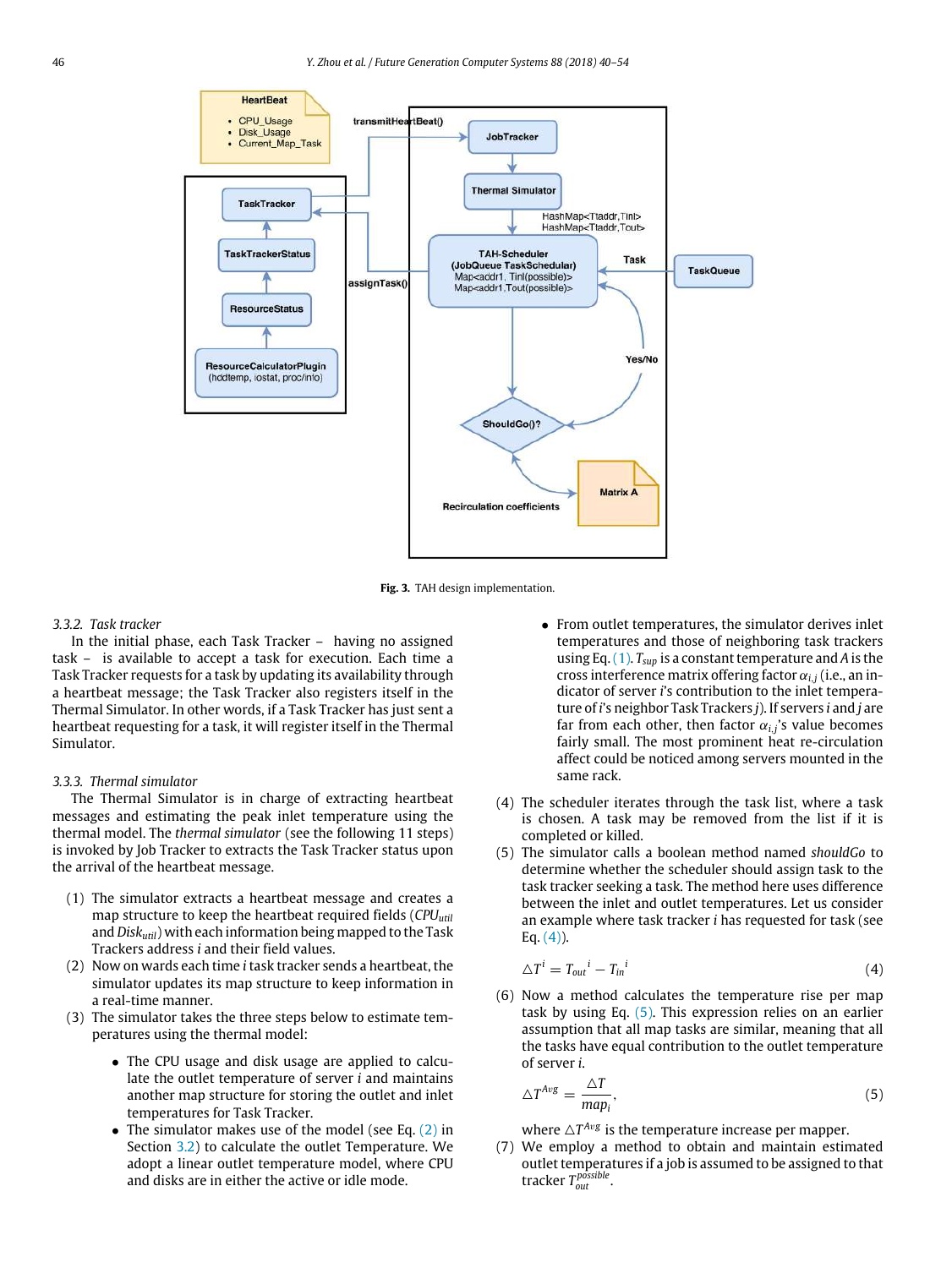(8) Given server *i*, we introduce a method calculating the average of *di*,*<sup>j</sup>* where *j*ε[1...*n*]. Here *n* is number of Task Trackers in cluster as in Eq. [\(6\).](#page-7-1)

<span id="page-7-1"></span>
$$
\alpha_i^{\text{Avg}} = \frac{\sum_{j=1}^n \alpha_{i,j}}{n},\tag{6}
$$

where  $\alpha_i^{Avg}$  is the average factor for server *i*.

- (9) From the given matrix, our scheduler then looks for neighboring nodes for which the cross-interference matrix value is greater than the average for that server (see Eq.  $(6)$ ). Once known how the neighbor servers could be critically affected by the re-circulation effect of heat, the scheduler then applies  $T_{out}^{possible}$  to calculate the inlet temperatures of all its neighbor nodes; the temperatures are kept as  $T_{in}^{possible}$ .
- (10) Now it is time for the scheduler to make a decision on whether or not it is a wise idea to assign a job to server *i*. The criteria stated in Eq. [\(7\)](#page-7-2) is for server *i* and all its neighbors, estimated temperature  $T_{in}^{possible}$  is lower than redline temperature *Tred*.

<span id="page-7-2"></span>
$$
criterion = T_{in}^{possible} < T_{red} \tag{7}
$$

(11) If server *i* does not meet the criteria in the previous step, no task is assigned to the server; rather, the scheduler waits for the next server's heartbeat message to evaluate future candidate servers.

In summary, tasks are scheduled to a server that has the least thermal impact on the server's neighbors. The system parameters considered by the scheduler include CPU/disk usage and the number of running tasks on the server. Technically speaking, the scheduler incorporates the heat re-circulation effect by taking into account a data center's physical layout, which is in form of a cross-interference matrix. We also take into consideration of the factor of the physical placement of servers (i.e., rack placement and the proximity to a cooling system). These factors affect inlet temperatures over the course of duration. Our scheduler offers thermal management to govern the data center with little adverse impact on system performance.

#### <span id="page-7-0"></span>**4. Experimental results**

We evaluate the energy efficiency of a ten-node Hadoop cluster, where the prototype of *TAH* is implemented. Similarly, we scale down the size of our testing data sets to match the capacity of the cluster. In this section, we first show system and workload parameters (see Section [4.1\)](#page-7-3). Then, we discuss the thermal and cooling cost of the tested Hadoop cluster managed by *TAH* (see Section [4.5.](#page-11-0)

#### <span id="page-7-3"></span>*4.1. Setup and benchmarks*

We build a Hadoop cluster as a testbed using the off-the-shelf commodity hardware.

**Hardware.** The Hadoop cluster is composed of a NameNode and ten DataNodes. Tasks running on each DataNode is managed by a task tracker. [Table 3](#page-8-0) shows the hardware configuration of the computing nodes (i.e., NameNode and DataNode) in the Hadoop cluster. The switch employed to interconnect all the nodes is TP-Link's TL-SG1024D the bandwidth of which is 10,100 Mbps.

**Software.** We install the Linux Ubuntu 10.04 (i.e., Linux kernel 2.6.32–25.45-generic) operating system on all the nodes. We implement TAH as an extension to the existing Hadoop system, where Java 1.6 is running. The nodes have password free accesses to launch tasks and to exchange of intermediate data. We attach temperature sensors to each node; we apply the hddtemp utility program to measure CPU and disk temperatures.

**Cluster Size and Data Set.** To evaluate the performance our *TAH*, we vary the cluster size and data sizes to resemble various system and workload conditions. More specifically, experiments are conducted with a cluster size of 5, 10, and 12, respectively. The data size is configured to 5 GB, 10 GB, and 20 GB, respectively. All the nodes follow the default map/reduce slot settings, block size, and input split size. The replication factor is, by default, set to three in all the experiments.

**Benchmarks.** We evaluate the schedulers by running the popular Hadoop Benchmarks chosen to stress test a cluster with a wide range of CPU and disk workload conditions. The benchmarks tested in this study include *WordCount*, *Distributed Grep*, *PI estimation*, and *Tera Sort*.

#### *4.2. Temperature reduction*

We start the experiments by focusing on node temperature reduction; we compare our *TAH* with the existing Hadoop FIFO scheduler in terms of load distribution among the nodes. [Fig. 4\(](#page-8-1)a) and (b) show the number of *WordCount* task distribution among the five nodes processing data of 10 GB and 15 GB, respectively.

The results indicate that the existing Hadoop scheduler distributes tasks without concerning server's rack location in data centers. In other words, the default Hadoop scheduler randomly assign map tasks to the data nodes. Consequently, the hadoop scheduler inevitably increases peak inlet temperature non-uniformly, which leads to a pressing need to repeatedly lower supply temperature *Tsup*.

In contrast, *TAH* evidently dispatches tasks by being aware of server locations to improve thermal efficiency. *TAH* strives to maximize utilization of nodes that are located close to a cooling system (e.g., close to floor), thereby cooling down the hotspot in a Hadoop cluster. For example, *TAH* pushes workload of node 5 higher than that of the other nodes, because node 5's ambient temperature is lower than those of the others. *TAH* maintains a light load on node 1, which is the least thermal-friendly node in the system. It is noteworthy that Node 1, located far away from CRAC, contributes the most heat re-circulation effect. Furthermore, node 1's inlet temperature is the highest among all the nodes during the course of data processing. *TAH* judiciously cools down node 1 by reducing the number of running tasks.

Comparing Fig.  $4(a)$  and (b), we observe that regardless or the applied scheduler, increasing the data size from 10 G to 15 G pushes up the number of assigned tasks on all the nodes. For example, in the case of the existing Hadoop the number of assigned tasks on node 4 is increased from 9 to 11; in the *TAH* case, the number of tasks handled by node 4 is changed from 16 to 23. *TAH* makes node 4 share increased heavy load, because node 4 along with node 5 contribute less adverse impacts on heat re-circulation than the other nodes.

[Fig. 5\(](#page-8-2)a) and (b) depict the inlet temperature distributions when the Hadoop and *TAH* scheduler is employed, respectively. We observe from the figures that compared with the Hadoop scheduler, *TAH* significantly reduces the nodes' peak inlet temperatures by 1.9 ◦C. The results confirm that *TAH* offers prominent reduction in peak inlet temperatures of the nodes running WordCount tasks. In turn, such inlet temperature reductions help in keeping the supply temperature at a relatively high level to conserve cooling energy consumption.

After comparing [Fig. 5\(](#page-8-2)a) with [Fig. 5\(](#page-8-2)b), we conclude that the amount of processed data affect peak inlet temperatures. This trend is applicable to the two evaluated schedulers. For instance, when we increase the data size from 10 GB to 15 GB, node 2's peak temperature moves from 29.6 ◦C to 33.2 ◦C in the Hadoop case and from 29.0 ◦C to 31.4 ◦C. An intriguing observation is that a large amount input data allows the *WordCount* benchmark take further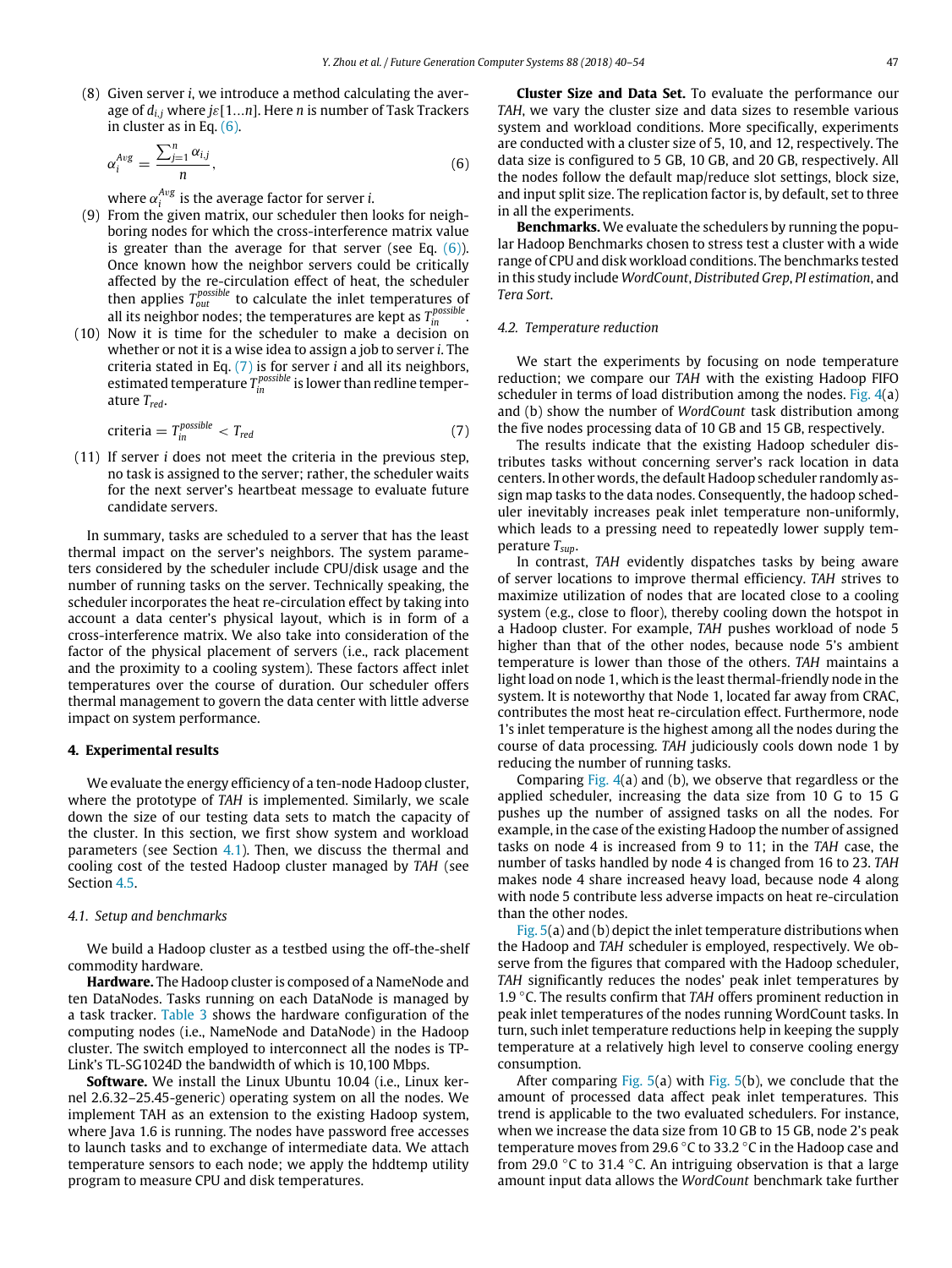<span id="page-8-1"></span><span id="page-8-0"></span>



<span id="page-8-2"></span>



<span id="page-8-3"></span>



thermal benefit from *TAH*. The experimental results suggest that data-intensive applications like *WordCount* can take full thermal advantage from our *TAH*.

Now we are positioned to conduct a set of experiments to evaluate the performance of *TAH* driven by the *Grep* benchmark in terms of load distribution and peak-inlet-temperature reduction among the nodes. [Fig. 6\(](#page-8-3)a) and [6\(](#page-8-3)b) shows that *TAH* reduces the Peak inlet temperatures of the nodes running Grep by 1.5 ◦C. The peak temperature reductions are affected by Grep's heavy disk usage (i.e., Grep is an I/O intensive job) as well as the thermalaware task assignments. Fig.  $7(a)$  $7(a)$  and  $7(b)$  displays that the nodes overly utilized in the Hadoop scheduler are underutilized in the

*TAH* case, where the hotspot node's peak temperature along with those of the other nodes are noticeably cut down.

The *TeraSort* application [\[29\]](#page-13-30) is capable of sorting a massive amount of data (e.g., 1 TB) in a fast manner. The *TeraSort* benchmark facilitate an integrated testing of the HDFS and MapReduce layers in Hadoop clusters. The TeraSort benchmark suite offers added benefits allowing us to measure thermal behavior of our Hadoop cluster governed by *TAH*.

In this group of experiments, we make use of the *TeraSort* benchmark to compare capability to reduce peak inlet temperature and load-distribution efficiency of our *TAH* with default Hadoop's. [Fig. 8\(](#page-9-1)a) and (b) illustrate that *TAH* lowers the peak inlet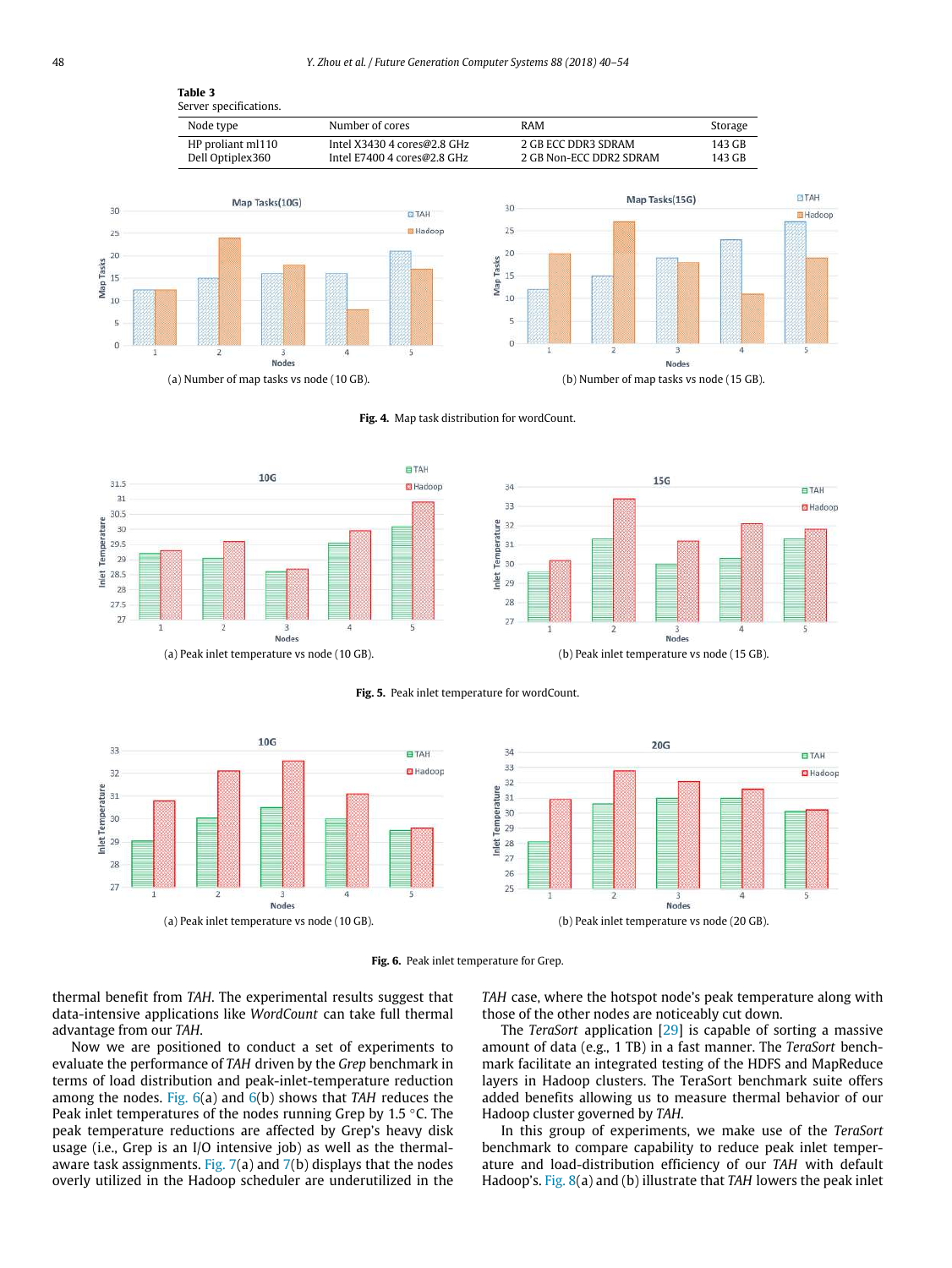<span id="page-9-0"></span>

<span id="page-9-1"></span> $20$ 

 $\overline{a}$ 

33

32

 $31$ nlet Temper

 $30$ 

 $26$ 

 $28$ 

 $\overline{27}$ 

26





Node

**Fig. 7.** Map task distribution for Grep.



20G

#### **Fig. 8.** Peak inlet temperature for Tera Sort.

<span id="page-9-2"></span>

**Fig. 9.** Map task distribution for Tera Sort.

temperatures of the nodes running TeraSort. More specifically, *TAH* reduces the peak inlet temperatures of the cluster managed by the existing Hadoop scheduler by an average of 2.3 ◦C and 2.2  $\degree$ C for the input data size of 10 GB and 20 GB, respectively. In the 10 GB case, the maximal and minimal peak-temperature reductions are 4.9 ◦C and 0.8 ◦C; whereas the maximal and minimal peak-temperature reductions of the 20 GB case are 4.8 ◦C and 0.7 ◦C. This thermal performance improvement with the perspective of TeraSort is consistent with those of the WordCount and Grep benchmarks.

Again, we attribute the peak-temperature reductions offered by *TAH* to task load distributions, which are plotted in [Fig. 9\(](#page-9-2)a) and (b). The results show that *TAH* suppresses peak inlet temperatures of hot spots by minimizing the number of running tasks. The task distribution patterns observed in [Fig. 9](#page-9-2) agree with those of [Figs. 4](#page-8-1) and [7.](#page-9-0)

Let us exam the last benchmark - *PI*, which is a Hadoop program computing the PI value. Unlike WordCount and Grep, the *PI* benchmark is a CPU-intensive job. *PI* loads no data from HDFS on the cluster. [Fig. 10\(](#page-10-0)a) plots the *PI* task distributions among the data nodes, whereas  $Fig. 10(b)$  $Fig. 10(b)$  shows the temperature reductions achieved by *TAH*. Specifically, *TAH* assigns the least number of tasks to node 1 - a hotspot that make the most significant impact to heat re-circulation (see [Fig. 10\(](#page-10-0)a)). Consequently, *TAH* lowers the peak inlet temperatures by up to 4.5  $\degree$ C, with an average of 2.2  $\degree$ C (see [Fig. 10\(](#page-10-0)b)). The task distribution trend and the peak-temperature trends are similar to those of the previous three benchmarks.

#### *4.3. Performance evaluation*

We conduct a group of experiments to compare performance of TAH with the original Hadoop using the three machinelearning applications (i.e., Fuzzykmeans, Canopy and Kmeans) implemented in the Apache MAHOUT. We configure these machine learning algorithms using the default arguments. [Fig. 11](#page-10-1) indicates that the running times of the three MAHOUT algorithms are almost identical in both TAH and Hadoop. For example, for the Kmeans case, TAH slowdowns the original Hadoop's performance by as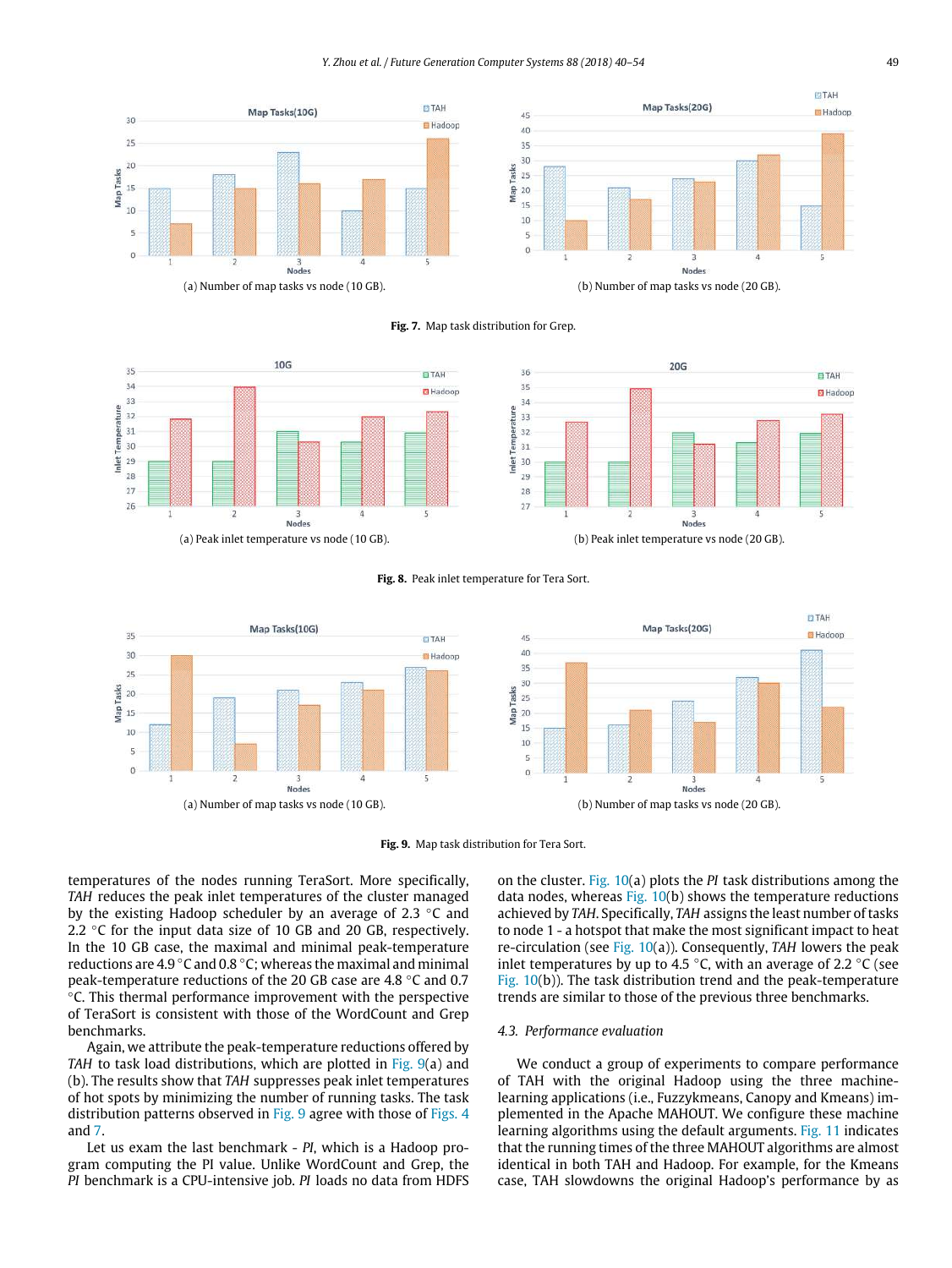<span id="page-10-0"></span>



**Fig. 10.** Pi estimation map distribution and peak inlet temperature reduction.

<span id="page-10-1"></span>

**Fig. 11.** Performance comparisons between TAH and Hadoop running the Fuzzykmeans, Canopy, and Kmeans applications.

<span id="page-10-2"></span>

**Fig. 12.** Performance comparison between TAH and Hadoop. Four tested applications are WordCount, Grep, TeraSort, and Pi.

little as 4.8%. This evidence strongly shows that TAH boots thermal efficiency of Hadoop clusters with marginal performance degradation.

After comparing the performance of TAH with the original Hadoop using the three machine-learning applications, we conduct a set of experiments to illustrate the performance impacts of TAH on Hadoop applications (i.e., WordCount, Grep, TeraSort, and Pi). Again, the system configurations (e.g., number of nodes and input data size) are the same as those of the previous experiments. [Fig. 12](#page-10-2) indicates that the running times of the four Hadoop benchmarks are almost identical on the clusters governed by TAH and Hadoop's scheduler, respectively. For example, for the WordCount and TeraSort cases, TAH merely slowdowns system performance

<span id="page-10-3"></span>

**Fig. 13.** Performance of TAH's CPU and disk utilization.

by 2.5% and 3.2%. The empirical results strongly suggest that TAH improve thermal efficiency of Hadoop clusters without adversely imposing performance degradation.

Now we conduct a set of experiments to evaluate the performance of CPU and disk utilization of *TAH* on Hadoop applications (i.e., WordCount, Grep, TeraSort, and Pi). The number of nodes is set to ten and input data size is 15 GB. [Fig. 13](#page-10-3) indicates that our TAH can deal with these stress tests without under imposing hefty load on CPU and disk resources. The results show that TAH processes map/reduce tasks in an efficient way. This observation is consistent with those drawn in the previous experiments. In other words, the empirical results strongly suggest that TAH improve thermal efficiency of Hadoop clusters without adversely imposing performance degradation.

#### *4.4. Put it all together*

Now we run the benchmarks on a seven-node Hadoop cluster handling a total of 20 GB data. The redline temperature *Tred* is set to 33.5 °C. [Fig. 14](#page-11-1) illustrates the peak temperatures of the seven nodes running the *TeraSort*, *Grep*, and *PI*.

Again, the results indicate that *TAH* is conducive to reducing peak temperatures the Hadoop cluster managed by the existing scheduler. The peak-temperature reduction offered by *TAH* are summarized in [Fig. 15.](#page-11-2)

*TAH*'s salient feature of lowering peak temperatures is attributed to thermal-aware task scheduling. For example, [Fig. 16](#page-11-3) confirms that regardless of the benchmarks, *TAH* makes the nodes (e.g., node 7) being closer to the cooling system process more tasks than the other ones (e.g., node 1) whose peak temperatures are more sensitive to the number of assigned tasks. In the cluster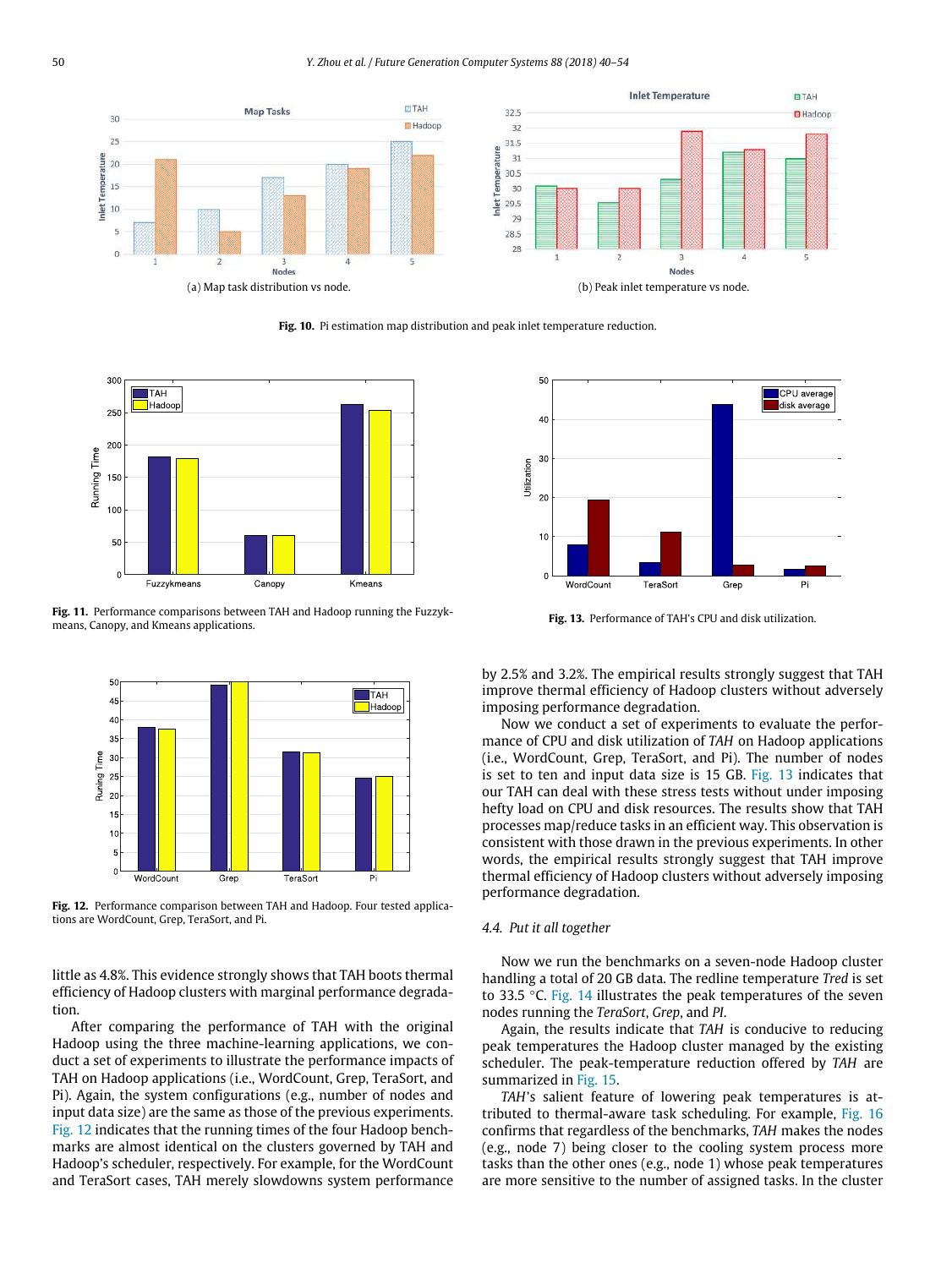<span id="page-11-1"></span>

**Fig. 14.** Peak inlet vs nodes.

<span id="page-11-2"></span>

**Fig. 15.** Peak inlet vs nodes.

governed by *TAH*, the servers on the top are processing fewer tasks because (1) temperature rises in these servers are more significantly affected by heat re-circulation effect and (2) the servers are likely to become a hot spot.

[Fig. 16\(](#page-11-3)a) the level of non-uniform distribution of jobs managed by the existing scheduler as well as our thermal-aware *TAH* scheduler. [Fig. 16\(](#page-11-3)b) plots the task distributions of all the tested benchmarks. Please note that Node 7 and Node 1 represent the top and bottom servers in the rack, respectively.

When we compare the load distribution trends among all the benchmarks, we immediately pinpoint an outlier - *PI Estimation*. Thus, the number of map tasks of *PI* is noticeably fewer than those of the others, because the other Hadoop applications are data-intensive ones (e.g., the input data size is 20 GB), whereas *PI* is a CPU-intensive job that has no massive amount of input data.

<span id="page-11-3"></span><span id="page-11-0"></span>

#### *4.5. Cooling cost savings*

Now we estimate cooling cost savings offered by *TAH*. To measure cooling cost incurred by power consumption of the cooling system, we apply a validated *COP* model (see details in [\[24\]](#page-13-25)) to derive the power consumption from the average CPU usage of each data node in the Hadoop cluster. Specifically, this model (see Eq.  $(8)$ ) represents the cooling power consumption as a function of computing power consumption and coefficient the coefficient *COP*(*Tsup*).

<span id="page-11-4"></span>
$$
P_{AC} = \frac{P_c}{COP(T_{sup})}
$$
\n(8)

where coefficient *COP*(*Tsup*) is a function of the air supply temperature *Tsup*.

In our cooling cost estimation, we keep CRAC's temperature *Tsup* at 20 ◦C. Function *COP*(*Tsup*), adopted to calculate cooling power, is expressed as

$$
COP(T_{sup}) = (0.0068T_{sup}^2 + 0.0008T_{sup} + 0.458)
$$
\n(9)

We employ function *P<sup>c</sup>* (see Eq. [\(10\)](#page-11-5) below) to estimate power consumed by the Hadoop cluster. *P<sup>c</sup>* is a function of idle power *Pidle*, active power *Pacti*v*<sup>e</sup>* , and CPU utilization *Cutil*. Thus, we have

<span id="page-11-5"></span>
$$
P_c = P_{idle} + P_{active} \times C_{util}, \qquad (10)
$$

where we set idle power *Pidle* and active power *Pacti*v*<sup>e</sup>* to 120 and 50 watts, respectively. We choose these power values to resemble real-world servers like Dell PowerEdge M610. When there is no assigned task running on a data node, the power consumption equals to *Pidle*. If CPU is busy, power consumption *P<sup>c</sup>* is linearly dependent of CPU utilization *Cutil*.

The overall power consumption is a summation of computing power and cooling power. Recall that [Fig. 15](#page-11-2) shows the differences between outlet temperature *Tout* and inlet temperature *Tin*. It is noteworthy to mention that a large difference between temperatures $T_{out}$  and  $T_{in}$  leads to high cooling cost [\[24\]](#page-13-25). [Table 4](#page-12-2) summarizes the cooling cost of the seven-node cluster running all the four Hadoop benchmarks.

We apply the empirical data reported in [Table 4](#page-12-2) to project cooling cost of a large-scale data center housing a total of 50,000 computing nodes processing Hadoop applications. [Fig. 17\(](#page-12-3)a) compares the cooling cost of the data center managed by the existing scheduler and that governed by *TAH*. We observe that *TAH* offers the cooling-cost savings of 20.7%, 12.2%, 20.5%, and 7.2% for *Word-Count*, *TeraSort*, *Grep*, and *PI*, respectively. We conclude that *TAH* is more beneficial to *WordCount* and *Grep* than *PI*. This comparison study suggests that *TAH* is more energy efficient under dataintensive workload than under computing-intensive workload.



**Fig. 16.** Map distribution vs node.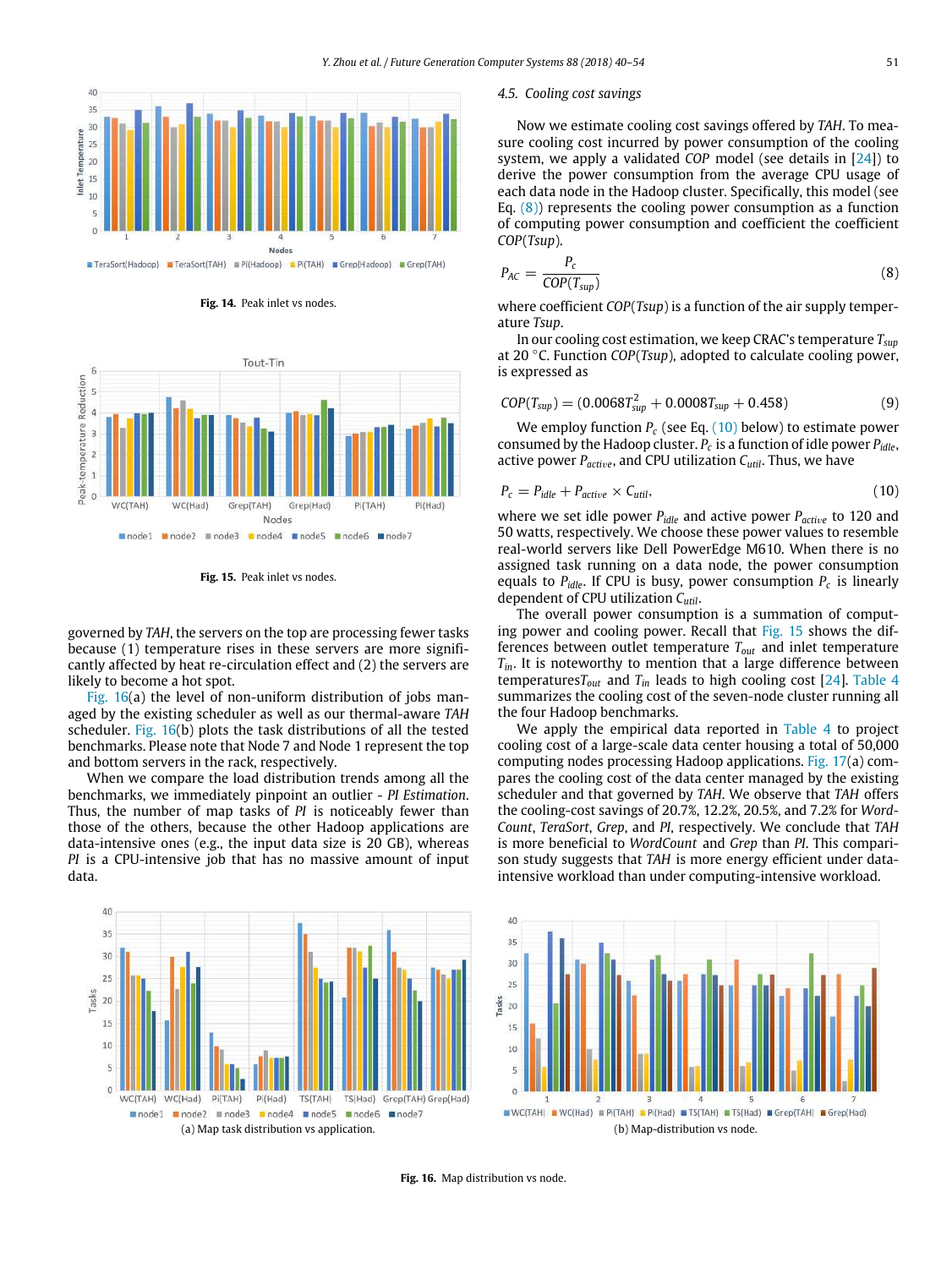<span id="page-12-2"></span>

| Table 4<br>Cooling cost reduction comparison for different benchmarks. |                        |  |  |  |
|------------------------------------------------------------------------|------------------------|--|--|--|
| Node                                                                   | Cooling cost (in Watt) |  |  |  |

| inode | Cooling cost (in Watt) |        |        |        |        |        |        |        |
|-------|------------------------|--------|--------|--------|--------|--------|--------|--------|
|       | WC(R)                  | WC(H)  | TS(R)  | TS(H)  | Gr(R)  | Gr(H)  | Pi(R)  | Pi(H)  |
|       | 60.734                 | 48.587 | 61.294 | 53.259 | 59.799 | 60.734 | 59.799 | 56.996 |
|       | 59.239                 | 56.062 | 59.799 | 60.548 | 56.996 | 60.360 | 58.865 | 59.239 |
| 3     | 56.062                 | 55.688 | 58.865 | 60.734 | 56.956 | 59.789 | 58.304 | 57.930 |
| 4     | 54.380                 | 56.996 | 57.557 | 57.930 | 56.062 | 59.052 | 57.552 | 58.304 |
| 5     | 53.259                 | 56.249 | 56.062 | 57.744 | 56.060 | 57.865 | 56.996 | 57.557 |
| 6     | 50.455                 | 54.567 | 53.259 | 57.557 | 56.435 | 57.928 | 56.622 | 57.549 |
|       | 47.092                 | 57.193 | 52.324 | 56.062 | 56.001 | 57.183 | 55.127 | 59.425 |
| Avg   | 54.460                 | 55.047 | 57.023 | 58.690 | 56.916 | 59.132 | 57.610 | 58.144 |

<span id="page-12-3"></span>



**Fig. 17.** Cooling cost comparison.

[Fig. 17\(](#page-12-3)b) indicates that *TAH* achieves a cooling-cost saving anywhere from \$400,000 to \$700,000, assuming the electricity unit price resembles those in the states like Iowa, California, and New York. Again, the results confirm that *TAH* offers the *Grep* benchmark the highest cooling-cost saving rate compared to the other three counterparts.

Interestingly, we observe that out of all the jobs requested by the task trackers *TAH* rejects 3% jobs, which is considered minimal in case of running an enormous number of jobs. A handful of jobs are black listed in Hadoop's typical processing due to unavailable resources for all the jobs. Nevertheless, the *TAH* powered cluster exhibits little performance degradation in terms of execution time.

If some jobs should be processed in a timely manner, then the jobs can be assigned high priorities so that *TAH* favors high performance over thermal efficiency while running these timesensitive jobs on Hadoop clusters. We notice that the number of rejected jobs is reduced by increasing the cluster size. We conclude that deploying *TAH* to large-scale Hadoop clusters can achieve tremendous cooling-cost without adversely affecting system performance.

# <span id="page-12-0"></span>**5. Discussions and future work**

In this section, we discuss a few open research issues related to *TAH*. We shed some light on possibilities of extending this work to further enhance thermal and energy efficient of next-generation data centers.

The thermal model applied in our study incorporates CPU and disk contributions to outlet temperatures of data nodes in Hadoop clusters. We model disk power state using two modes — active and idle modes. This two-state power model of disks can be replaced by more comprehensive power models. An enhanced power model will improve impact measurements of disks on outlet temperatures. We plan to conduct disk profiling to tune the disk power model, thereby accurately quantifying disk contributions to outlet temperatures.

We will integrate the thermal module with the other schedulers (e.g., the Fair and Capacity scheduler). We have implemented the thermal module in the FIFO scheduler, which maintains a single task queue. The schedulers developed by Facebook and Yahoo manage multiple queues to offer parallel scheduling capabilities. Seamlessly integrating our thermal management module with these schedulers may be interesting both on thermal management and performance optimization fronts.

To boost energy efficiency of data centers, we plan to design a dynamic power management strategy to adjust cluster size in a way to reduce the overall power consumption. We intend to implement the power manager in the Hadoop's HDFS data flow.

The proposed manager will dynamically scale up or down the number of data nodes depending on workload conditions. Specifically, the manager will scale up a cluster when CPU/disk utilization of data nodes is beyond a threshold; the cluster will be scaled down if load drops below a given level. During the scaling process, data blocks may be re-balanced among inter-rack or Intra-rack nodes.

HDFS maintains three replicas for each data block; two copies are located on one rack whereas the third one is placed on another rack. The power manager will rely on replicas and their locations to judiciously determine data nodes to be power off or on under given load.

# <span id="page-12-1"></span>**6. Conclusion**

In this study, we developed a thermal-aware scheduler called *TAH* for Hadoop clusters. *TAH* deploys a thermal model to capture heat-flow behaviors affecting cooling cost in Hadoop-enabled data centers. *TAH* takes into account CPU/disk contributions to outlet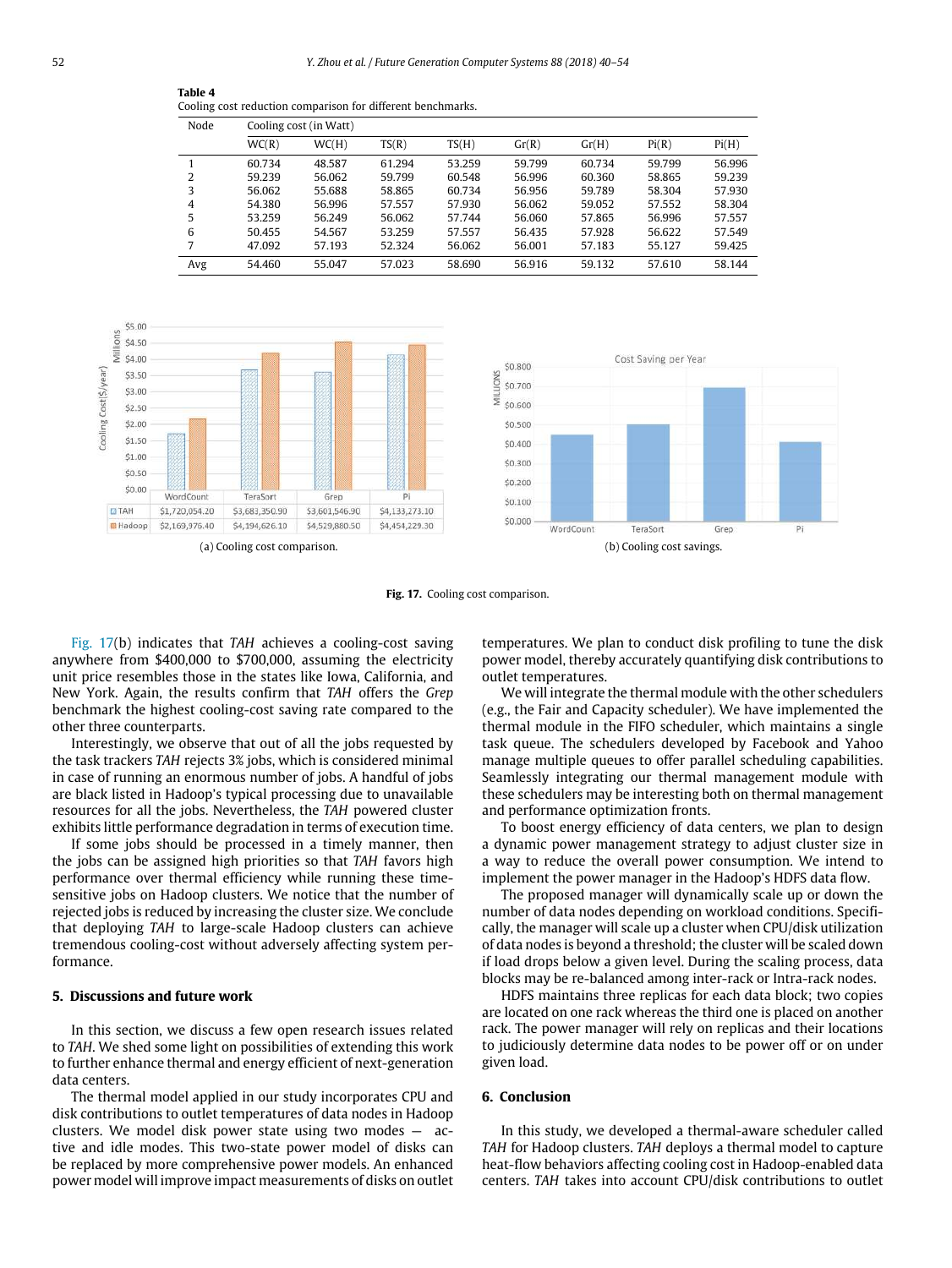temperatures in addition to heat re-circulation impacts. Keeping track of CPU/disk utilization and temperatures, *TAH* fosters thermal awareness during the course of dispatching tasks to data node in a Hadoop cluster.

We took the advantage of the lightweight heartbeat mechanism to communicate the thermal-related data (i.e., CPU/disk utilization and temperatures) from the *Task Tracker* to the *Job Tracker* in *TAH*.

We adopted a cross interference matrix coupled with rack server placements (i.e., a height vector) to represent heat recirculation effect, which is a centerpiece of estimating temperatures associated with rack servers.

*TAH* is capable of dynamically balancing load across all the nodes while reducing heat emissions. For example, if projected peak temperature of a node is blow redline temperature, *TAH* will continue assign tasks to the server. If it does make any of its neighbor server to exceed threshold temperature it skips assigning job to the task. Thus, *TAH* schedules jobs across the data nodes based on thermal feedback to minimize peak temperatures and to reduce cooling cost in data centers.

We evaluated the effectiveness of our *TAH* by running four Hadoop benchmarks - *WordCount*, *Grep*, *PI*, and *TeraSort*. The experimental results show that *TAH* adequately reduces energy cost with a marginal performance overhead. Compared with the existing scheduler, our thermal-aware *TAH* effectively conserves energy consumption by up to 20.7% with an average of 15.2%.

#### **Acknowledgments**

Xiao Qin's work was supported by the US National Science Foundation under Grants IIS-1618669, CCF-0845257, CNS-0757778, CCF-0742187, CNS-0917137, CNS-0831502, CNS-0855251, OCI-0753305, DUE-0837341, and DUE-0830831.

#### **References**

- <span id="page-13-2"></span>[1] [J. Shuja, K. Bilal, S.A. Madani, M. Othman, R. Ranjan, P. Balaji, S.U. Khan, Survey](http://refhub.elsevier.com/S0167-739X(17)30118-8/sb1) [of techniques and architectures for designing energy-efficient data centers,](http://refhub.elsevier.com/S0167-739X(17)30118-8/sb1) [IEEE Syst. J. 10 \(2\) \(2016\) 507–519.](http://refhub.elsevier.com/S0167-739X(17)30118-8/sb1)
- <span id="page-13-3"></span>[2] [E. Naserian, S.M. Ghoreyshi, H. Shafiei, P. Mousavi, A. Khonsari, Cooling aware](http://refhub.elsevier.com/S0167-739X(17)30118-8/sb2) [job migration for reducing cost in cloud environment, J. Supercomput. 71 \(3\)](http://refhub.elsevier.com/S0167-739X(17)30118-8/sb2) [\(2015\) 1018–1037.](http://refhub.elsevier.com/S0167-739X(17)30118-8/sb2)
- <span id="page-13-4"></span>[3] [A.-C. Orgerie, M.D.d. Assuncao, L. Lefevre, A survey on techniques for improv](http://refhub.elsevier.com/S0167-739X(17)30118-8/sb3)[ing the energy efficiency of large-scale distributed systems, ACM Comput.](http://refhub.elsevier.com/S0167-739X(17)30118-8/sb3) [Surv. 46 \(4\) \(2014\) 47.](http://refhub.elsevier.com/S0167-739X(17)30118-8/sb3)
- <span id="page-13-5"></span>[4] R.T. Kaushik, M. Bhandarkar, Greenhdfs: towards an energy-conserving, storage-efficient, hybrid hadoop compute cluster, in: Proceedings of the USENIX Annual Technical Conference, 2010, p. 109.
- <span id="page-13-6"></span>[5] [A. Hameed, A. Khoshkbarforoushha, R. Ranjan, P.P. Jayaraman, J. Kolodziej,](http://refhub.elsevier.com/S0167-739X(17)30118-8/sb5) [P. Balaji, S. Zeadally, Q.M. Malluhi, N. Tziritas, A. Vishnu, et al., A survey](http://refhub.elsevier.com/S0167-739X(17)30118-8/sb5) [and taxonomy on energy efficient resource allocation techniques for cloud](http://refhub.elsevier.com/S0167-739X(17)30118-8/sb5) [computing systems, Computing 98 \(7\) \(2016\) 751–774.](http://refhub.elsevier.com/S0167-739X(17)30118-8/sb5)
- <span id="page-13-7"></span>[6] [H. Sun, P. Stolf, J.-M. Pierson, G. Da Costa, Energy-efficient and thermal-aware](http://refhub.elsevier.com/S0167-739X(17)30118-8/sb6) [resource management for heterogeneous datacenters, Sustain. Comput.: Inf.](http://refhub.elsevier.com/S0167-739X(17)30118-8/sb6) [Syst. 4 \(4\) \(2014\) 292–306.](http://refhub.elsevier.com/S0167-739X(17)30118-8/sb6)
- <span id="page-13-8"></span>[7] [X. Gao, Z. Xu, H. Wang, L. Li, X. Wang, Why some like it hot too: Thermal attack](http://refhub.elsevier.com/S0167-739X(17)30118-8/sb7) [on data centers, in: Proceedings of the 2017 ACM SIGMETRICS/International](http://refhub.elsevier.com/S0167-739X(17)30118-8/sb7) [Conference on Measurement and Modeling of Computer Systems, ACM, 2017,](http://refhub.elsevier.com/S0167-739X(17)30118-8/sb7) [pp. 23–24.](http://refhub.elsevier.com/S0167-739X(17)30118-8/sb7)
- <span id="page-13-9"></span>[8] [D. Boru, D. Kliazovich, F. Granelli, P. Bouvry, A.Y. Zomaya, Energy-efficient data](http://refhub.elsevier.com/S0167-739X(17)30118-8/sb8) [replication in cloud computing datacenters, Clust. Comput. 18 \(1\) \(2015\) 385–](http://refhub.elsevier.com/S0167-739X(17)30118-8/sb8) [402.](http://refhub.elsevier.com/S0167-739X(17)30118-8/sb8)
- <span id="page-13-10"></span>[9] [D. Kliazovich, P. Bouvry, S.U. Khan, Dens: data center energy-efficient network](http://refhub.elsevier.com/S0167-739X(17)30118-8/sb9)[aware scheduling, Clust. Comput. 16 \(1\) \(2013\) 65–75.](http://refhub.elsevier.com/S0167-739X(17)30118-8/sb9)
- <span id="page-13-11"></span>[\[](http://refhub.elsevier.com/S0167-739X(17)30118-8/sb10)10] [K. Ebrahimi, G.F. Jones, A.S. Fleischer, A review of data center cooling tech](http://refhub.elsevier.com/S0167-739X(17)30118-8/sb10)[nology, operating conditions and the corresponding low-grade waste heat](http://refhub.elsevier.com/S0167-739X(17)30118-8/sb10) [recovery opportunities, Renew. Sustain. Energy Rev. 31 \(2014\) 622–638.](http://refhub.elsevier.com/S0167-739X(17)30118-8/sb10)
- <span id="page-13-12"></span>[11] C.D. Patel, C.E. Bash, C. Belady, L. Stahl, D. Sullivan, Computational fluid dynamics modeling of high compute density data centers to assure system inlet air specifications, in: Proceedings of IPACK, vol. 1, 2001, pp. 8–13.
- <span id="page-13-13"></span>[\[](http://refhub.elsevier.com/S0167-739X(17)30118-8/sb12)12] [Y. Li, H. Zhang, K.H. Kim, A power-aware scheduling of mapreduce applications](http://refhub.elsevier.com/S0167-739X(17)30118-8/sb12) [in the cloud, in: Dependable, Autonomic and Secure Computing, DASC, 2011](http://refhub.elsevier.com/S0167-739X(17)30118-8/sb12) [IEEE Ninth International Conference on, IEEE, 2011, pp. 613–620.](http://refhub.elsevier.com/S0167-739X(17)30118-8/sb12)
- <span id="page-13-14"></span>[13] Y. Yang, J. Wei, G. Wei, L. Ping, Z. Yongmin, Modeling on energy consumption of cloud computing based on data center, 2015.
- <span id="page-13-15"></span>[\[](http://refhub.elsevier.com/S0167-739X(17)30118-8/sb14)14] [Q. Tang, S.K. Gupta, G. Varsamopoulos, Thermal-aware task scheduling for data](http://refhub.elsevier.com/S0167-739X(17)30118-8/sb14) [centers through minimizing heat recirculation, in: 2007 IEEE International](http://refhub.elsevier.com/S0167-739X(17)30118-8/sb14) [Conference on Cluster Computing, IEEE, 2007, pp. 129–138.](http://refhub.elsevier.com/S0167-739X(17)30118-8/sb14)
- <span id="page-13-16"></span>[15] C.D. Patel, A.J. Shah, Cost model for planning, development and operation of a data center, 2005.
- <span id="page-13-17"></span>[\[](http://refhub.elsevier.com/S0167-739X(17)30118-8/sb16)16] [A. Beloglazov, J. Abawajy, R. Buyya, Energy-aware resource allocation heuris](http://refhub.elsevier.com/S0167-739X(17)30118-8/sb16)[tics for efficient management of data centers for cloud computing, Future](http://refhub.elsevier.com/S0167-739X(17)30118-8/sb16) [Gener. Comput. Syst. 28 \(5\) \(2012\) 755–768.](http://refhub.elsevier.com/S0167-739X(17)30118-8/sb16)
- <span id="page-13-18"></span>[\[](http://refhub.elsevier.com/S0167-739X(17)30118-8/sb17)17] [Z. Abbasi, G. Varsamopoulos, S.K. Gupta, Tacoma: server and workload man](http://refhub.elsevier.com/S0167-739X(17)30118-8/sb17)[agement in internet data centers considering cooling-computing power trade](http://refhub.elsevier.com/S0167-739X(17)30118-8/sb17)[off and energy proportionality, ACM Trans. Archit. Optim. 9 \(2\) \(2012\) 11.](http://refhub.elsevier.com/S0167-739X(17)30118-8/sb17)
- <span id="page-13-19"></span>[\[](http://refhub.elsevier.com/S0167-739X(17)30118-8/sb18)18] [C.D. Patel, R. Sharma, C.E. Bash, A. Beitelmal, Thermal considerations in cooling](http://refhub.elsevier.com/S0167-739X(17)30118-8/sb18) [large scale high compute density data centers, in: Thermal and Thermome](http://refhub.elsevier.com/S0167-739X(17)30118-8/sb18)[chanical Phenomena in Electronic Systems, 2002 ITHERM 2002. The Eighth](http://refhub.elsevier.com/S0167-739X(17)30118-8/sb18) [Intersociety Conference on, IEEE, 2002, pp. 767–776.](http://refhub.elsevier.com/S0167-739X(17)30118-8/sb18)
- <span id="page-13-20"></span>[\[](http://refhub.elsevier.com/S0167-739X(17)30118-8/sb19)19] [A.H. Beitelmal, C.D. Patel, Thermo-fluids provisioning of a high performance](http://refhub.elsevier.com/S0167-739X(17)30118-8/sb19) high density data center, Distrib. Parallel Databases 21 (2-3) (2007) 227-238.
- <span id="page-13-21"></span>[\[](http://refhub.elsevier.com/S0167-739X(17)30118-8/sb20)20] [Y. Guo, Y. Gong, Y. Fang, P.P. Khargonekar, X. Geng, Energy and network aware](http://refhub.elsevier.com/S0167-739X(17)30118-8/sb20) [workload management for sustainable data centers with thermal storage, IEEE](http://refhub.elsevier.com/S0167-739X(17)30118-8/sb20) [Trans. Parallel Distrib. Syst. 25 \(8\) \(2014\) 2030–2042.](http://refhub.elsevier.com/S0167-739X(17)30118-8/sb20)
- <span id="page-13-22"></span>[\[](http://refhub.elsevier.com/S0167-739X(17)30118-8/sb21)21] [J. Shuja, K. Bilal, S.A. Madani, S.U. Khan, Data center energy efficient resource](http://refhub.elsevier.com/S0167-739X(17)30118-8/sb21) [scheduling, Clust. Comput. 17 \(4\) \(2014\) 1265–1277.](http://refhub.elsevier.com/S0167-739X(17)30118-8/sb21)
- <span id="page-13-23"></span>[\[](http://refhub.elsevier.com/S0167-739X(17)30118-8/sb22)22] [Z. Guo, S. Hui, Y. Xu, H.J. Chao, Dynamic flow scheduling for power-efficient](http://refhub.elsevier.com/S0167-739X(17)30118-8/sb22) [data center networks, in: Quality of Service \(IWQoS\), 2016 IEEE/ACM 24th](http://refhub.elsevier.com/S0167-739X(17)30118-8/sb22) [International Symposium on, IEEE, 2016, pp. 1–10.](http://refhub.elsevier.com/S0167-739X(17)30118-8/sb22)
- <span id="page-13-24"></span>[\[](http://refhub.elsevier.com/S0167-739X(17)30118-8/sb23)23] [Z. Guo, Z. Duan, Y. Xu, H.J. Chao, Jet: electricity cost-aware dynamic workload](http://refhub.elsevier.com/S0167-739X(17)30118-8/sb23) [management in geographically distributed datacenters, Comput. Commun. 50](http://refhub.elsevier.com/S0167-739X(17)30118-8/sb23) [\(2014\) 162–174.](http://refhub.elsevier.com/S0167-739X(17)30118-8/sb23)
- <span id="page-13-25"></span>[\[](http://refhub.elsevier.com/S0167-739X(17)30118-8/sb24)24] [Q. Tang, S.K. Gupta, G. Varsamopoulos, Energy-efficient thermal-aware task](http://refhub.elsevier.com/S0167-739X(17)30118-8/sb24) [scheduling for homogeneous high-performance computing data centers: a](http://refhub.elsevier.com/S0167-739X(17)30118-8/sb24) [cyber-physical approach, IEEE Trans. Parallel Distrib. Syst. 19 \(11\) \(2008\)](http://refhub.elsevier.com/S0167-739X(17)30118-8/sb24) [1458–1472.](http://refhub.elsevier.com/S0167-739X(17)30118-8/sb24)
- <span id="page-13-26"></span>[\[](http://refhub.elsevier.com/S0167-739X(17)30118-8/sb25)25] [R.K. Sharma, C.E. Bash, C.D. Patel, R.J. Friedrich, J.S. Chase, Balance of power:](http://refhub.elsevier.com/S0167-739X(17)30118-8/sb25) [Dynamic thermal management for internet data centers, IEEE Internet Com](http://refhub.elsevier.com/S0167-739X(17)30118-8/sb25)[put. 9 \(1\) \(2005\) 42–49.](http://refhub.elsevier.com/S0167-739X(17)30118-8/sb25)
- <span id="page-13-27"></span>[26] J.D. Moore, J.S. Chase, P. Ranganathan, R.K. Sharma, Making scheduling'' cool'': Temperature-Aware Workload Placement in Data Centers, in: USENIX Annual Technical Conference, General Track, 2005, pp. 61–75.
- <span id="page-13-28"></span>[27] Q. Tang, S. Gupta, G. Varsamopoulos, Thermal-aware task scheduling for data centers through minimizing heat recirculation, in: Cluster Computing 2007 IEEE International Conference on, sept. 2007, pp. 129–138.
- <span id="page-13-29"></span>[\[](http://refhub.elsevier.com/S0167-739X(17)30118-8/sb28)28] [A. Sansottera, P. Cremonesi, Cooling-aware workload placement with perfor](http://refhub.elsevier.com/S0167-739X(17)30118-8/sb28)[mance constraints, Perform. Eval. 68 \(11\) \(2011\) 1232–1246.](http://refhub.elsevier.com/S0167-739X(17)30118-8/sb28)
- <span id="page-13-30"></span>[29] M.G. Noll, Hadoop benchmarking, [http://www.michael-noll.com/blog/2011/](http://www.michael-noll.com/blog/2011/04/09/benchmarking-and-stress-testing-an-hadoop-cluster-with-terasort-testdfsio-nnbench-mrbench/) [04/09/benchmarking-and-stress-testing-an-hadoop-cluster-with-terasort-te](http://www.michael-noll.com/blog/2011/04/09/benchmarking-and-stress-testing-an-hadoop-cluster-with-terasort-testdfsio-nnbench-mrbench/) [stdfsio-nnbench-mrbench/.](http://www.michael-noll.com/blog/2011/04/09/benchmarking-and-stress-testing-an-hadoop-cluster-with-terasort-testdfsio-nnbench-mrbench/)

<span id="page-13-0"></span>

**Yi Zhou** (S'16) received the B.E.E., M.S.E.E. degrees in electronic engineering all from Beijing University of Technology, Beijing, in 2006 and 2010 respectively. He is currently a doctoral student in the Department of Computer Science and Software Engineering at Auburn University. Prior to joining Auburn University in 2013, he has been a software engineer in Alcatel-Lucent Technologies (China) Co.,Ltd. for four years. His research interests include energy-saving techniques, database systems, and parallel computing.



<span id="page-13-1"></span>**Shubbhi Taneja** (S'15) received her B.E. degree from Maharishi Dayanand University, Haryana, India in 2012. She joined Samuel Ginn College of Engineering, Auburn University, to pursue a doctoral student of Computer Science in 2013. Her main area of research includes parallel and distributed systems, storage systems, energy efficient computing, and performance evaluation. Her other areas of interest include web development and STEM programs for K-12 students. She is a student member of IEEE, ACM, and IEEE Computer Society.